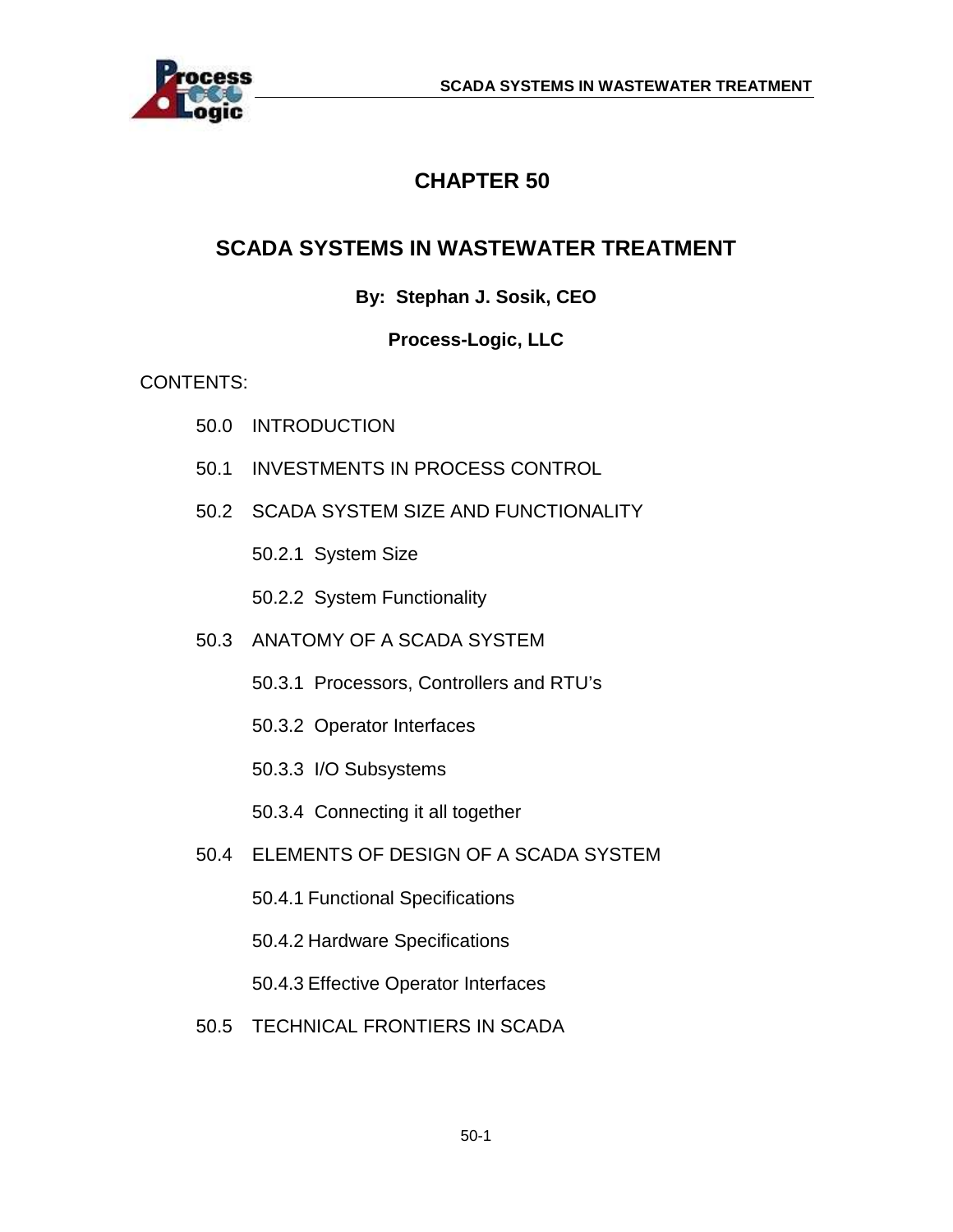

#### **50.0 INTRODUCTION:**

This chapter is intended to serve as a guide for those interested in applying a Supervisory Control And Data Acquisition, (SCADA) system to their wastewater treatment processes. Condensing the subject of SCADA applications down to a single chapter is limiting, but I have attempted to provide brief but useful descriptions of the economic drivers supporting the installation of SCADA systems, the functions that SCADA systems perform, the components that make up SCADA systems, the elements of design that should be considered when specifying or selecting a system, and what lies ahead for SCADA systems in the not-to-distant future.

### **50.1 INVESTMENTS IN PROCESS CONTROL**

Since the advent of reliable, low-cost microprocessors, tremendous growth has occurred in the use of computers and computer technology for monitoring and controlling industrial manufacturing processes. To a lesser degree, this trend may also be seen in applying these same technologies to industrial and municipal water and wastewater treatment systems. The rate of spending has been slower and the number of dollars has been less for utility and waste treatment process controls mostly because the rates of return on capital projects in these segments are often thought to be negative or at least much lower than for the profit-making manufacturing processes. Nonetheless, most if not all of the same benefits that support the justification for manufacturing process control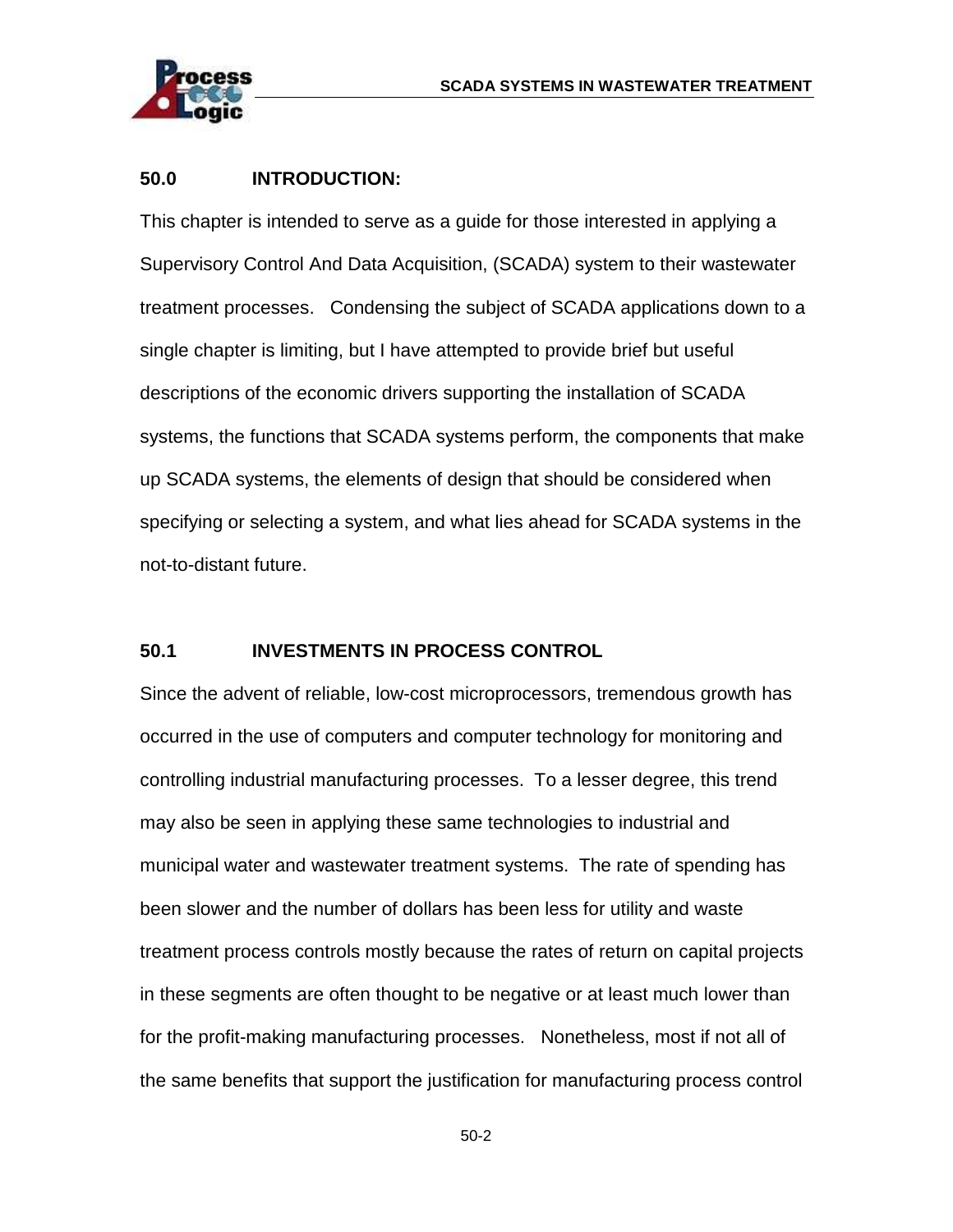

and SCADA systems is equally valid for the utility and waste treatment processes. Specific benefits include reductions in energy costs through more efficient usage and shifting of loads to off-peak hours, reductions in maintenance costs, and increases in effective capacity through optimization of processes. These factors result in significant reductions in net operating costs, and therefore are capable of yielding net positive returns on investments in process control technology.

In one sense, the slower pace of investment in process control for water and wastewater applications actually works to an advantage: to be positioned just slightly behind the "bleeding edge" of a technology is often the best place to be if funding is tight and risk-tolerance for the project is low. In the case of process control technology, the pace of development of new technologies is so rapid that simply remaining fiscally conservative allows the more aggressive, risktolerant manufacturing community to bear the costs and risks of proving out the newer, more expensive technologies. Those with less lavish budgets are able to pick and choose their investments from technologies that are mature, robust, and have already demonstrated their track record for improving operations.

#### **50.2 SCADA SYSTEM SIZE AND FUNCTIONALITY:**

To the uninitiated, SCADA may seem like just another chunk of consonants and vowels floating around in the alphabet soup of today's culture. But a SCADA system is, in reality, an extremely important application of computer technology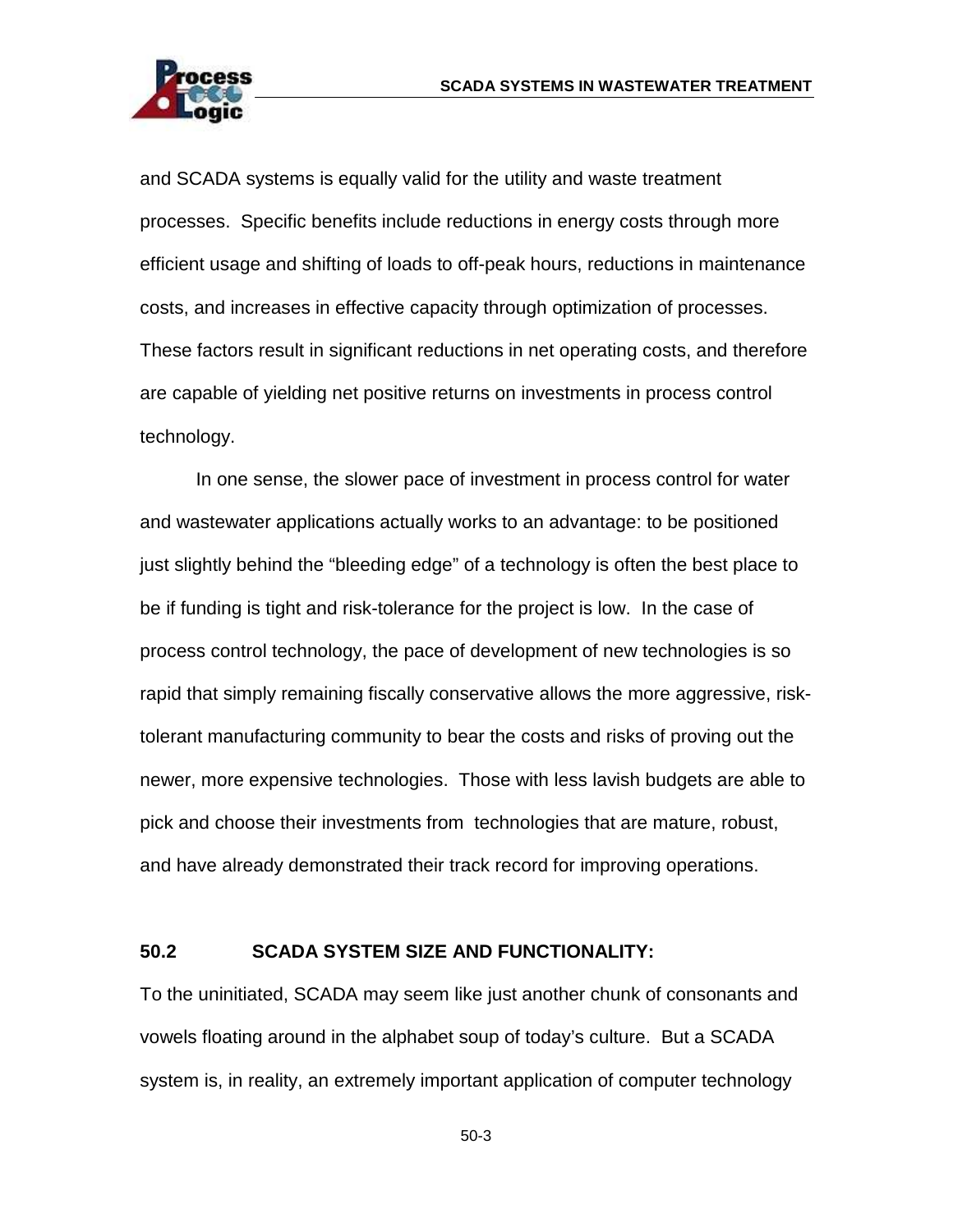

that has created huge gains in productivity and efficiency in the processing industries. A SCADA system is an assemblage of computer and communications equipment designed to work together for the purpose of controlling a commercial process. SCADA is usually implemented on manufacturing processes, (chemical and pharmaceutical processing, food processing, and discrete manufacturing), treatment processes, (wastewater treatment, municipal water treatment systems), and distribution systems, (gas, oil and water pipelines). Besides control, SCADA systems also perform monitoring, data logging, alarming and diagnostic functions so that large, complicated process systems can be operated in a safe manner and maintained by a relatively small staff.

#### **50.2.1 SYSTEM SIZE**

SCADA Systems can have a considerable range in terms of size and scope: At the lowest end, a SCADA system could be nothing more than a single personal computer coupled to a small laboratory or manufacturing process through some on-board I/O cards. Typical costs for a system such as this could be under \$10,000 and much of the configuration could be done by in-house staff. At the intermediate level, one or more PLC's (programmable logic controllers) could be networked together with distributed I/O, (Input/Output) subsystems and multiple operator interfaces. Costs for a system of this size and scope would typically range between \$10,000 and \$100,000. Again, some part of the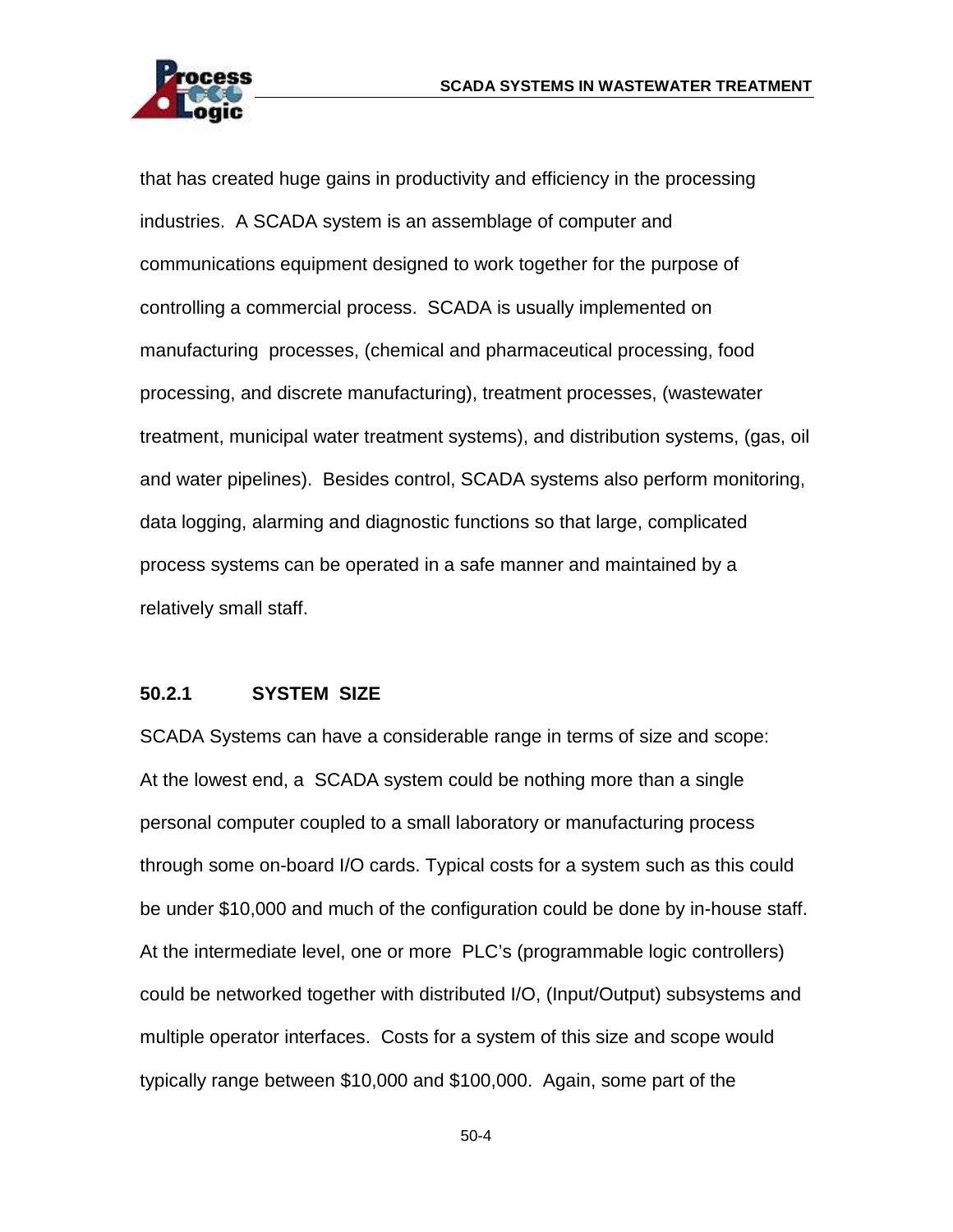

configuration can be handled by in-house staff, but at this level it can become quite a burden on resources At the largest end of the spectrum can be found networks of far-removed RTU's (Remote Terminal Units) spanning entire plant complexes or pipeline distribution systems, utilizing data concentrators and I/O subsystems that communicate over a variety of media including traditional electric cables, fiber optic media, or radio-wave wireless media. Costs for systems like this could easily extend up into the hundreds of thousands of dollars. For cases like these, it is almost always best to hire in a SCADA system provider to focus exclusively on the tasks and challenges of getting the SCADA system designed, installed and operating.

#### **5.2.2 SYSTEM FUNCTIONALITY**

SCADA is a somewhat loosely defined term that can result in some differences in capabilities between vendors. Below are listed some of the more "plain vanilla" functions that should serve as bare minimum capabilities. Keep in mind that some offerings are "closed" or proprietary systems that require that the provider do all the programming and configuration work. Others are more open and with a little training, in-house staff or your average local system integrator can do the configuration, programming and maintenance of the system.

**Control Functions** – SCADA systems are capable of running standard control algorithms like P, PI, and PID regulatory control algorithms for maintaining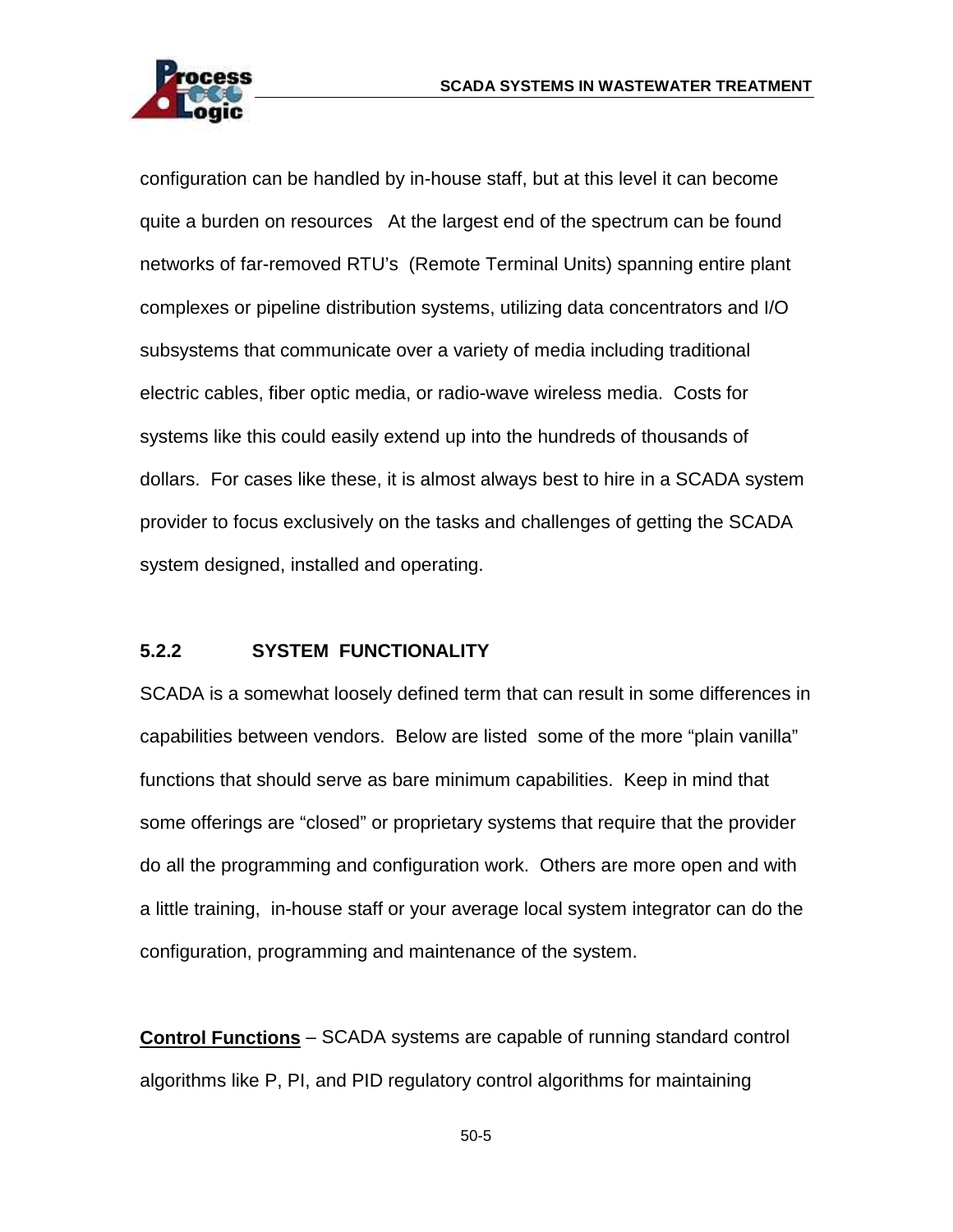

specific levels in tanks, maintaining prescribed flow rates, and maintaining processes at specific temperatures and pressures. They also can also execute some form of boolean logic for automating the starting and stopping of pumps, opening and closing of valves, and other discrete functions. SCADA systems also generally provide some sort of command set or scripting language to serve as a programming tool to allow for the need to sequence or stage these functions.

**Monitoring Functions** – Providing an effective visual interface between the process and an operator is often the main function of the system. Most SCADA systems usually have a sophisticated set of tools for displaying individual process values and incorporating them into animated graphic depictions of the process. They also provide the means of taking real time data and showing it as a trend so that subtle process changes may be observed.

**Data Logging Functions** – Once data has been brought into the system, the SCADA system will archive selected data into electronic records that may be recalled and reviewed at a later time. In many cases, this historical data may be exported from the SCADA system as a Comma Separated Variable or .CSV file, which can then be drawn into a different application like MS-Word or MS-Excel for further analysis or formatting into reports. Many SCADA users choose to print out status and alarm data in hard copy at a dedicated printer. The dates and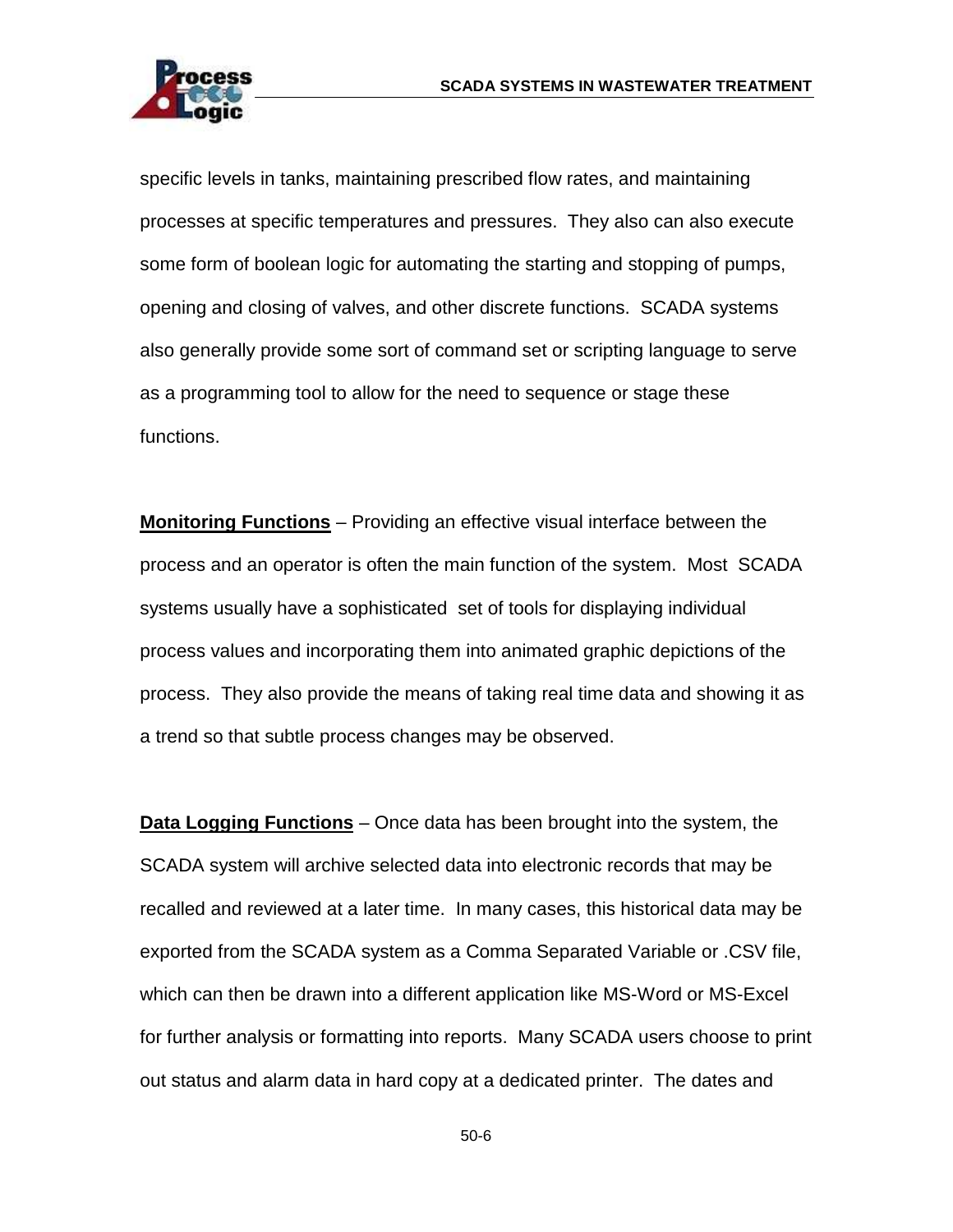

times of these events are recorded at the time of printing so they serve as a chronological record of changes that occurred within the system, i.e., what alarms occurred, what setpoint changes were made, and what equipment was started or stopped.

**Alarming Functions** – Integrated into the data and graphical displays are alarm functions that can raise and display alarms as they occur. On some systems they can be tied into Auto-Paging and Auto-Phone-dialing features that will automatically notify operating personnel of a problem.

**Diagnostic Functions** – Some SCADA systems have incorporated statistical packages that can be used for online analysis of process data to detect "when something has changed for no reason". Such changes can often be tied to drifts in calibration of instruments and/or imminent failures of control components.

#### **50.3 THE ANATOMY OF A SCADA SYSTEM:**

A SCADA System's components are comprised of one or more CPU's (Central Processing Units), RTU's (Radio Telemetry or Remote Terminal Units), I/O Subsystems, Video monitors, Field Sensors, Control Devices and lots of software that drives the I/O, runs the control algorithms, generates control outputs, displays graphics and monitored values, senses alarm statuses, and stores the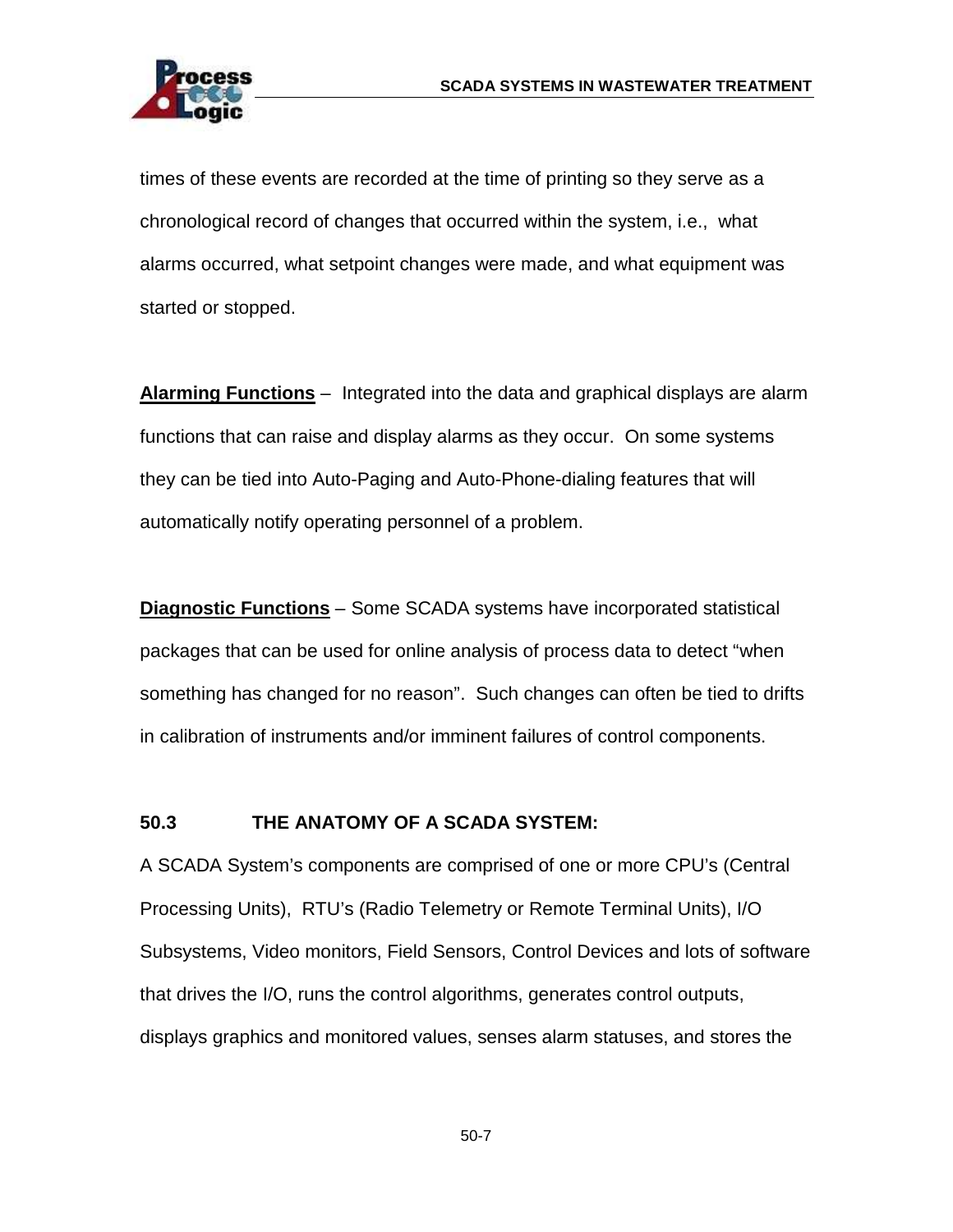

monitored points in a series of data files that can be archived and recalled at a later time for analysis or process verification.



#### <>=-?@=-ACB:DEGF=-HJILKLB:HCBMINOICP&=CQRB:AKOS@E9P&=KP&T@A&=

FIGURE 1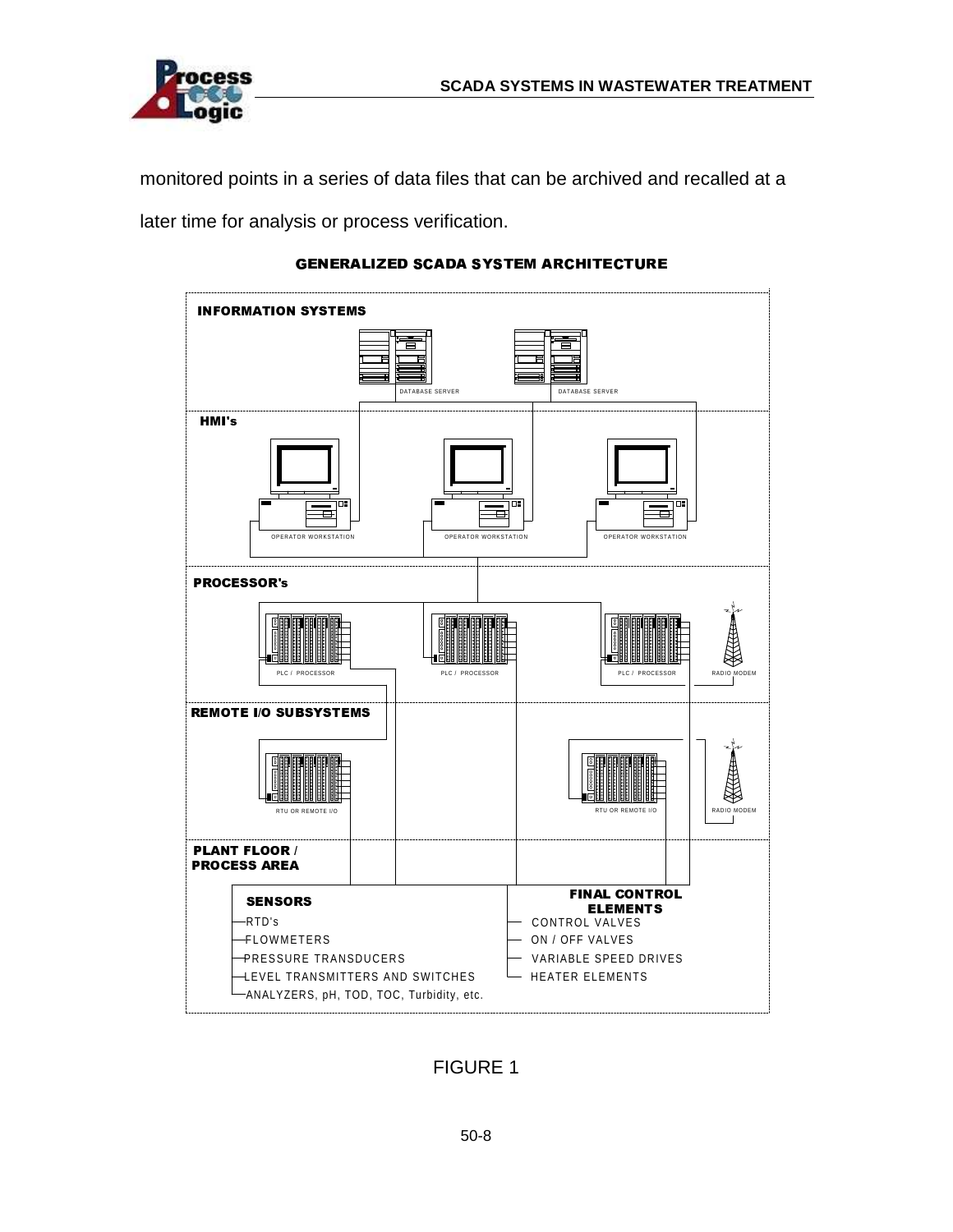

#### **50.3.1 PROCESSORS, CONTROLLERS and RTU's**

The heart of any SCADA system is the central processing unit or units, (CPU's). This single feature provides the largest basis for comparison between systems. I have compiled a list of the types of CPU's you may come across if you were to canvass the SCADA offerings available today:

**PC based systems** – These systems utilize one or more Personal Computers to provide the graphical displays as well as the necessary computational and networking horsepower. Being PC's, they run on Intel or AMD chips. The SCADA software is usually some type of Commercial Off-the-Shelf software like Wonderware, RSView, Intellution, Citect, or Iconics. These packages still must operate within the bounds of the PC operating system software, namely Windows, so care must be taken to run a form of Windows that is stable and robust. In the early years some of these SCADA software manufacturers offered products that were configured with DOS-based programs then loaded up their own real-time operating kernel for runtime. They worked pretty well with only the occasional computer freeze-up. When Windows 3.x came along it was a very trying time because users wanted the versatility of being able to switch back and forth between windows applications, but their real time operating kernels would not permit this. PC-based systems really received a black eye because of Window's propensity for shutting down with General Fault Protection errors giving rise to the phrase "Blue Screen of Death". For years, it was strictly taboo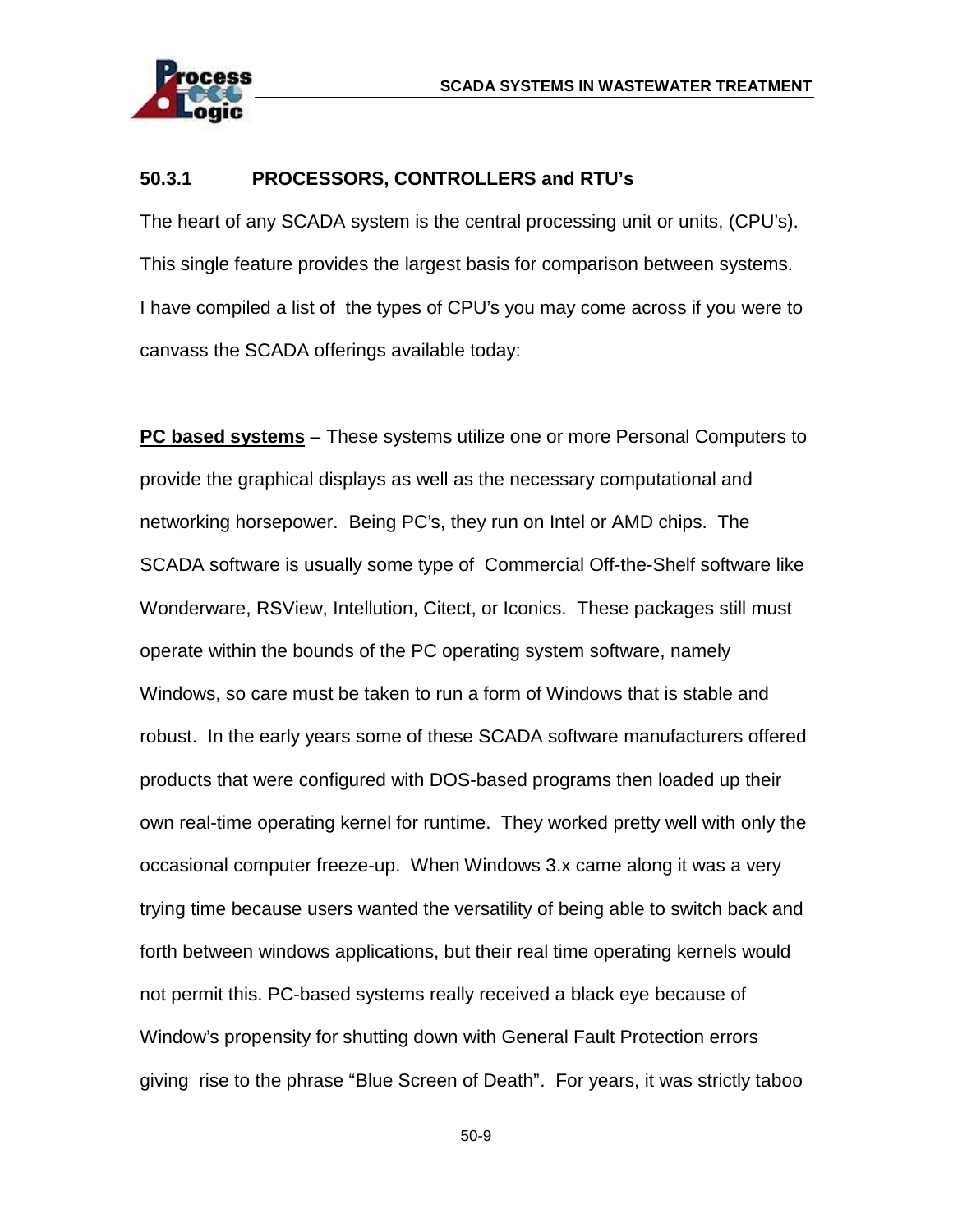

to consider running any type of critical manufacturing system on a PC-based SCADA system but this is now changing. Microsoft to it's credit, responded to the instability situation by releasing Windows NT. There are still issues around the use of PCs for control such as whether they can deliver "hard-real-time" multi-tasking, but more and more applications have been showing up in factories and treatment systems on NT machines. Now, Microsoft is releasing Windows 2000, which is supposed to be an improved version of NT for industrial applications. Long story short, before applying a PC based system, be sure to consider what the consequences will be if the PC dies in the middle of a run. Also be sure that if you do install a PC based application, make sure it is running NT or 2000, not Windows 95 or 98!

**VME-bus systems** – VME-Bus hardware is a rack mounted system that allows different processor boards, communications boards, and I/O boards to be loaded into a commonly powered backplane and programmed in a highly configurable and flexible fashion. These systems have, in the past, usually been powered by Motorola 68000 series microprocessor chips, but now there are versions available using Intel and AMD PC-type chips as well. As is usually the case, increased flexibility generally leads to increased complexity, in this case choosing the correct board combinations from the many types available is a somewhat daunting task best left to the experts. Many SCADA system providers have climbed this learning curve and build very dependable turn-key systems from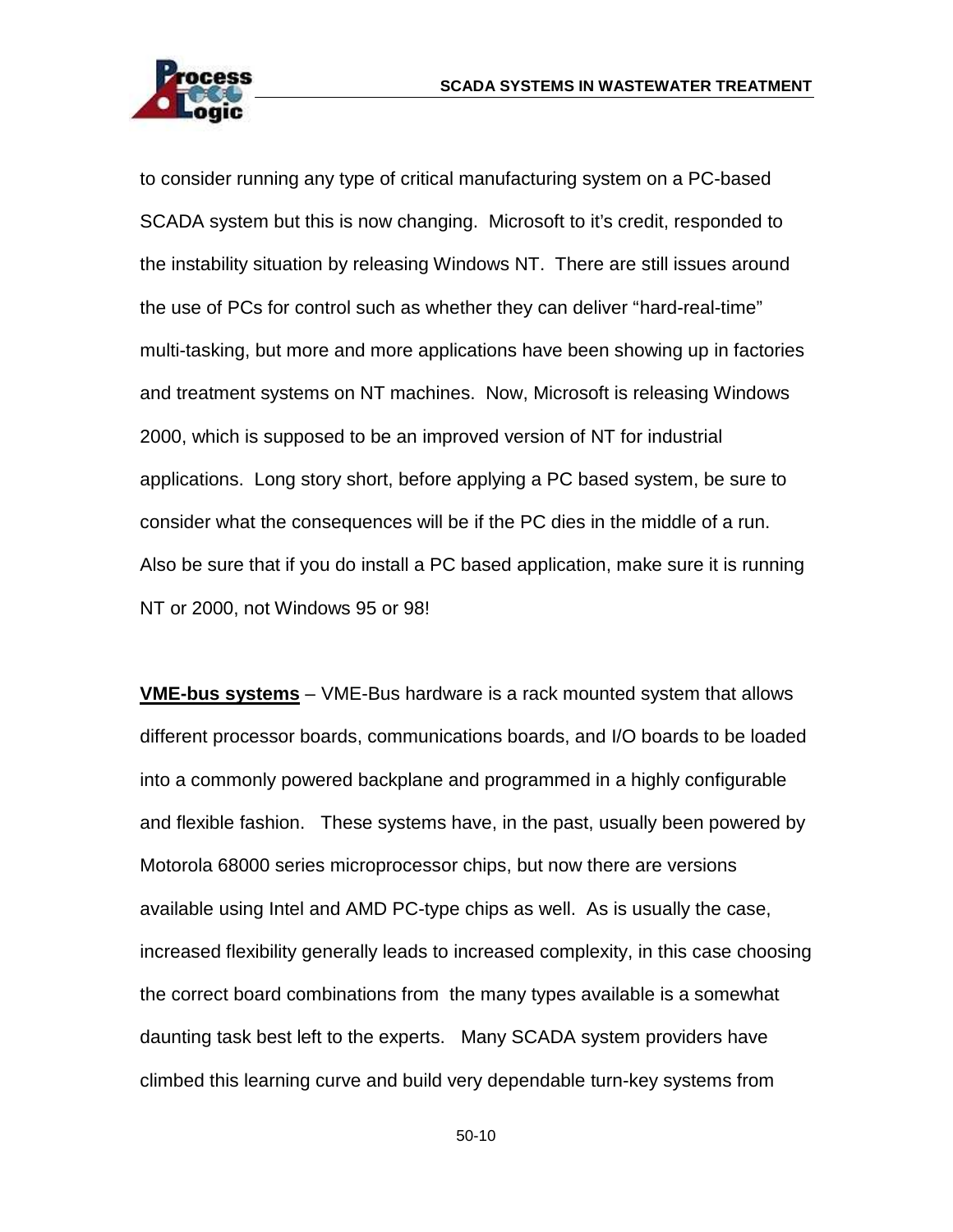

rack-mounted VME-bus components. The SCADA provider will provide a complete solution that includes component selection, configuration, programming, and even the commissioning of the system.

**Controllers** – PLCs or Programmable Logic Controllers are control devices that originally gained popularity as economical replacements for the hardwired relay panels that were prevalent in early years of process automation. Then, because of their flexibility and ease of programming, they became popular for control of discrete manufacturing and motion control applications. In recent years, the programming languages and environments have become much more sophisticated. A programming standard (IEC 1131-3) has been established to provide some commonality in the programming tools. At the same time, processing power, networking capabilities and program memory storage capabilities have all increased greatly. As a result, these controllers are evolving into very capable and cost effective process controllers and are rapidly becoming very popular for nearly all process control applications including serving as RTU's for SCADA systems.

**RTU's** - In some applications it is required that monitoring devices be located far out in the field at isolated equipment sites, at pump stations, wells, or along a distant stretch of pipeline. In these applications, these units communicate back to a host computer using Radio waves and are hence called Radio Telemetry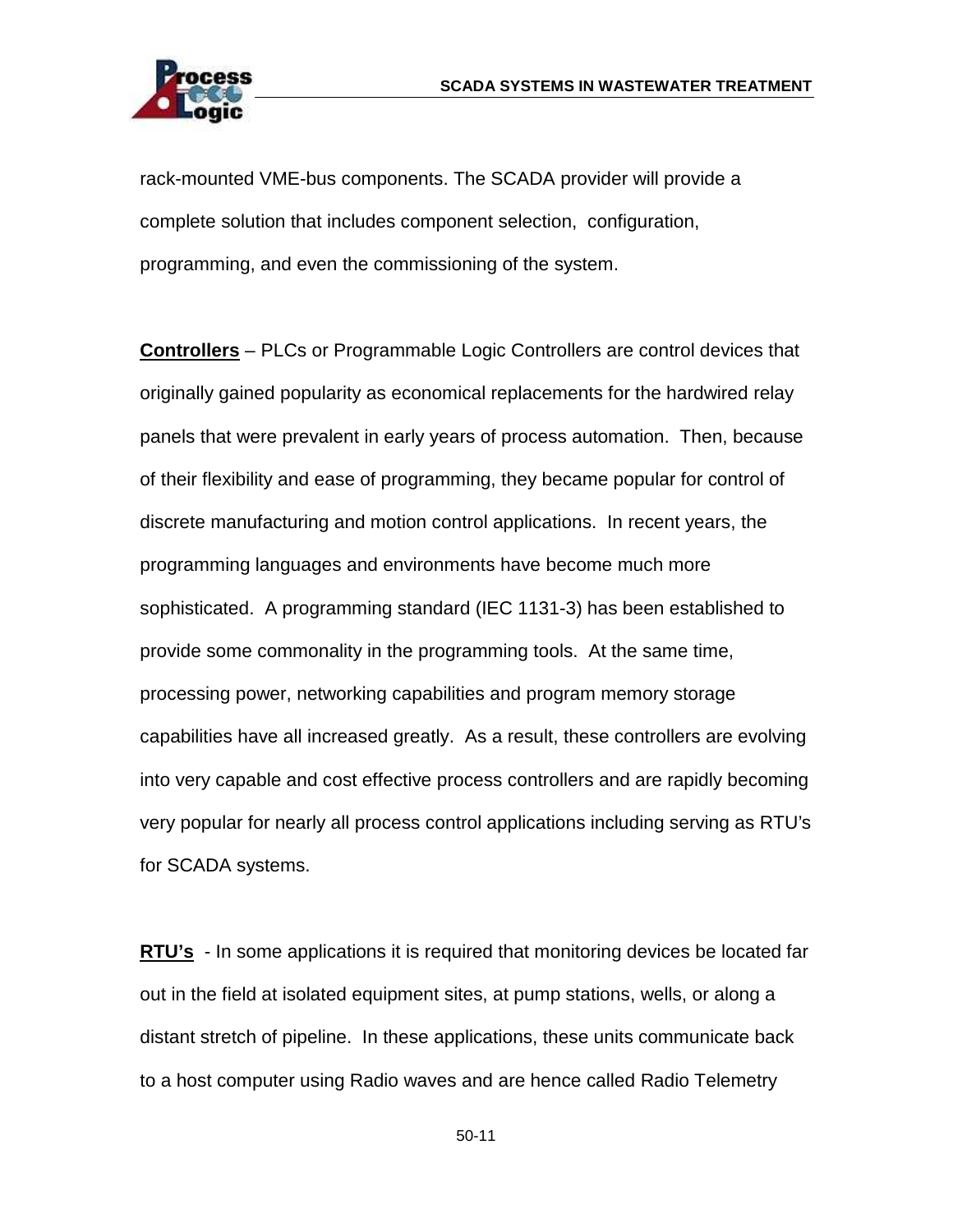

Units. These units typically require FCC licensing because they operate in the range of commercial radio frequencies. In other instances, the same concept of a remote monitoring device exists but it uses traditional electrical cabling to convey the data signals to the Host. In these cases the units are considered Remote Terminal Units. In either case, the units serve the purpose of handling Inputs, generating Control Outputs, and concentrating data for transmission back to the host system.

#### **50.3.2 OPERATOR INTERFACES**

If the CPU is the heart of the SCADA system, the operator interface would have to be considered the eyes and ears. It is through the Operator Interface that humans interact with the process being controlled. Operator Interfaces are alternately known as OI's, MMI's (Man-Machine Interface), HMI's ( the more politically correct Human Machine Interface), VDU's (Video Display Units), VDT's (Video Display Terminals), and probably many, many more contributions to the alphabet soup. There is a spectrum of operator interfaces ranging from small, simple monochrome terminals that provide modest capability to display process variables and text messages, all the way up to 23" and larger full-color displays with animated graphics and touch-screen capabilities. The small displays are typically used as local interfaces mounted out at the process equipment so that the operator can make allowed process changes from that location. The large displays are typically located in a central control room that is staffed by personnel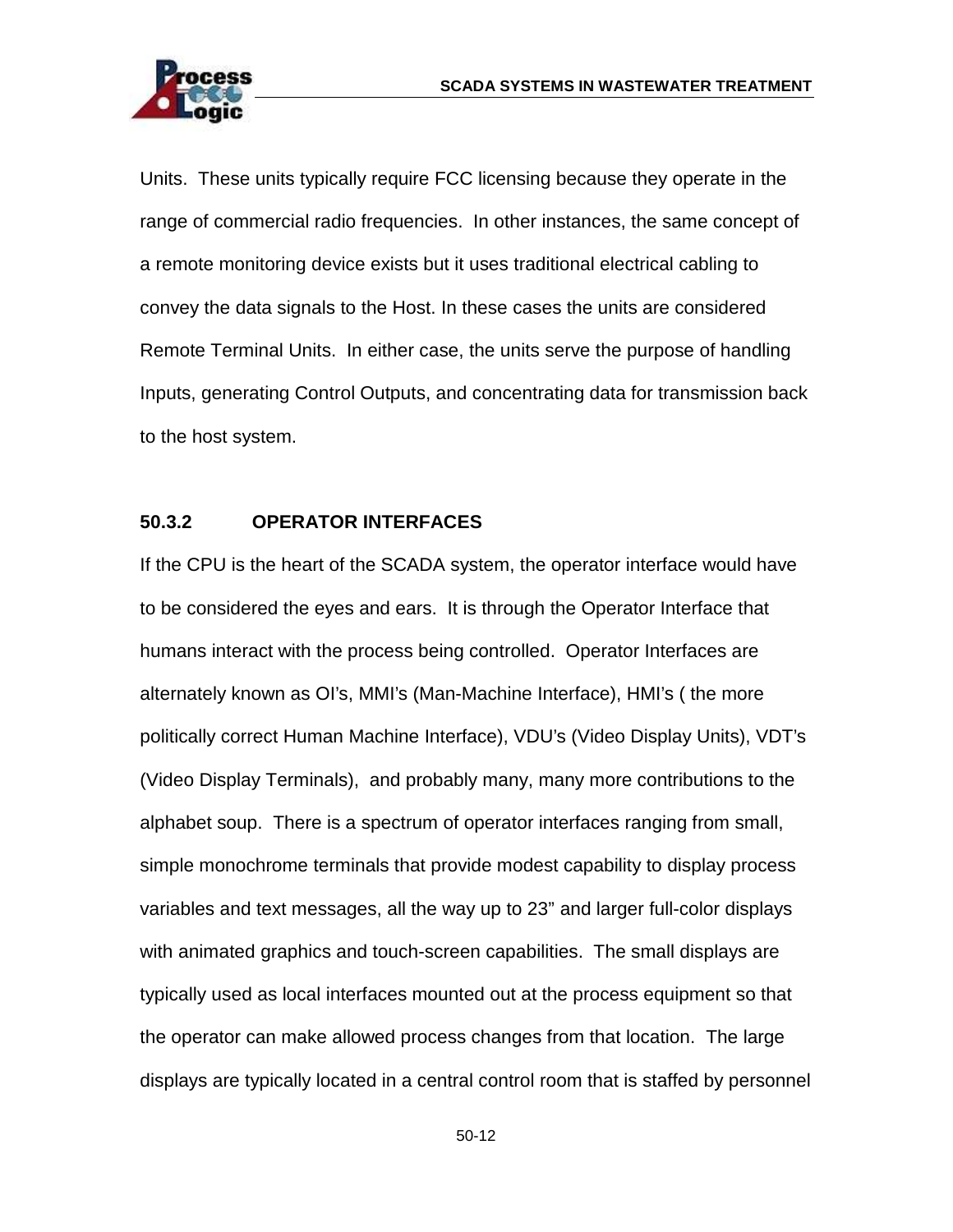

responsible for overseeing the entire operation and keeping everything running smoothly. All the display types share the same mission though, which is to convey the status of the process being monitored to a human operator, to alert him or her to the existence of any problems in the system, and to give that operator the means with which to effect changes to the process.

#### **50.3.3 I/O SUBSYSTEMS**

Any type of SCADA system, be it laboratory-sized, plant-sized or a county-wide distributed system, is going to consist of measurement points or variables that need to be monitored. The measurements will be made using electronic sensors and instrumentation, (pressure, temperature, flow, position, etc) and will be brought into the SCADA system through the Input/Output, (I/O), Subsystem. The Input side is comprised of Analog Inputs, (AIs), which accept a continuous input of an analog signal, (usually 4 to 20 mA, 0 to 5 VDC, or 0 to 10 VDC) from a transmitter, and, Discrete Inputs, (DIs), which typically accept an on or off signal from switch or contact closure. There are quite a few permutations of these basic types allowing for differences in voltage level, (TTL,12VDC, 24VDC, 48VDC, 120VAC); electrical isolation or grounding, (single-ended inputs versus dual-ended inputs); and source of the electrical power, (sourcing versus sinking inputs and internally versus externally powered loops or outputs). There are also quite a few types of specialized inputs including High Frequency Pulse Counter Inputs, which accept very fast pulses from certain types of flowmeters and rotary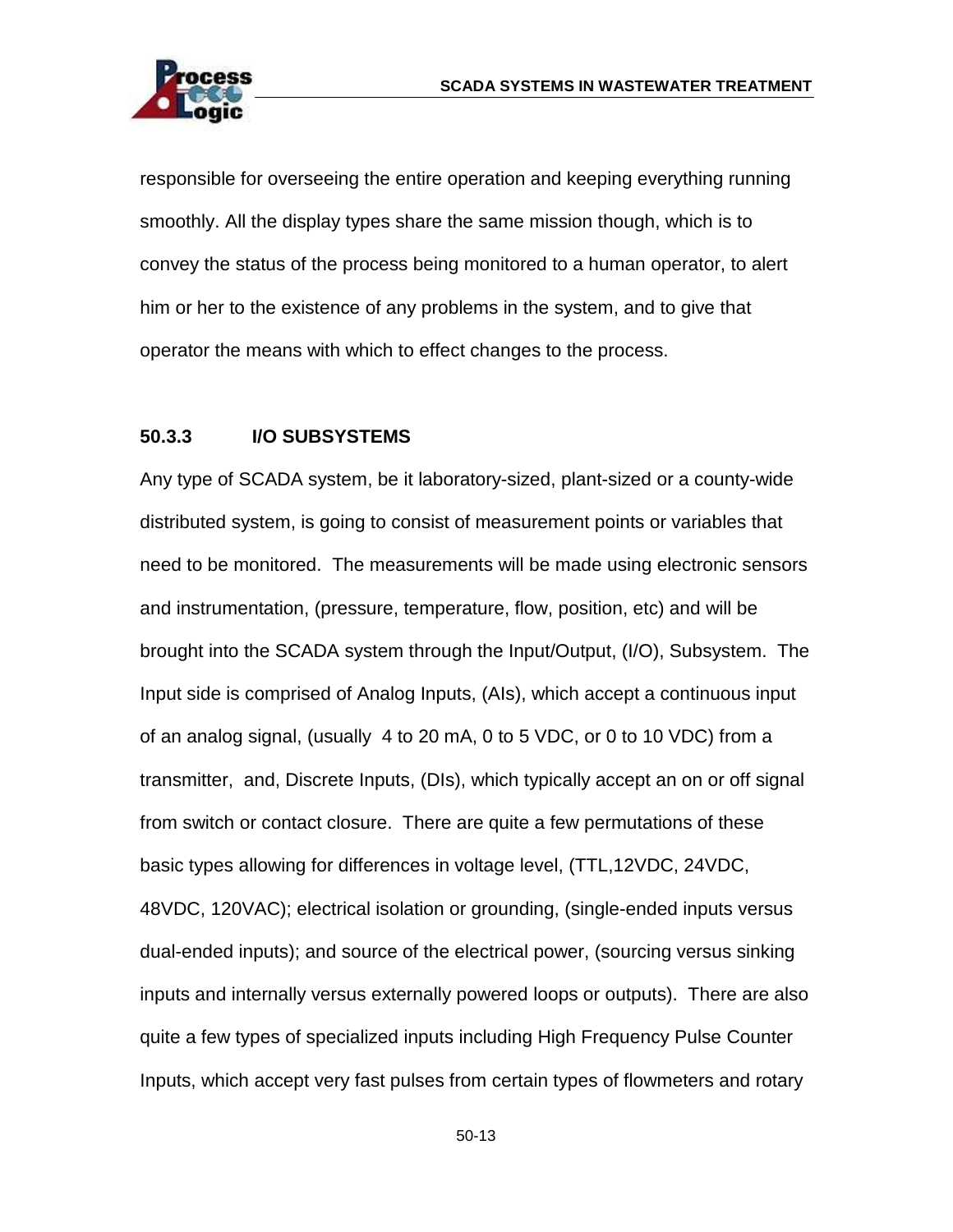

encoders, and direct RTD and Thermocouple input cards, which accept the special resistance and millivolt electrical signals from these temperature measuring devices. On the Output side there are Analog Output modules, (AO), which send a continuous signal to modulating control elements like control valves and motor speed controllers, and, Discrete Outputs, (DO), which send signals to start and stop motors and open and close block valves. The I/O modules may be "local" or close-coupled to the CPU, (in the same rack or cabinet), for a small system, or, the I/O may be "remote", i.e., distributed out in the field through the use of electrical cabling. In some cases radio modems are used to connect the I/O to the CPU wirelessly.

#### **50.3.4 CONNECTING IT ALL TOGETHER**

The components previously mentioned all need to be connected together and function as one system for the application to be successful. Depending on the size and scope of the system, this can be somewhat challenging. In some cases there will more than one CPU, so some form of peer to peer communications network will have to be installed to facilitate this. A network for I/O communications may be required if remote I/O or RTU's are used. The method of interconnection of these devices is dictated by the capabilities of the hardware itself. Serial communications have, until recently, been the normal method, either through some proprietary communications protocol, or, through the use of an open standard protocol like Modbus. Serial communications can be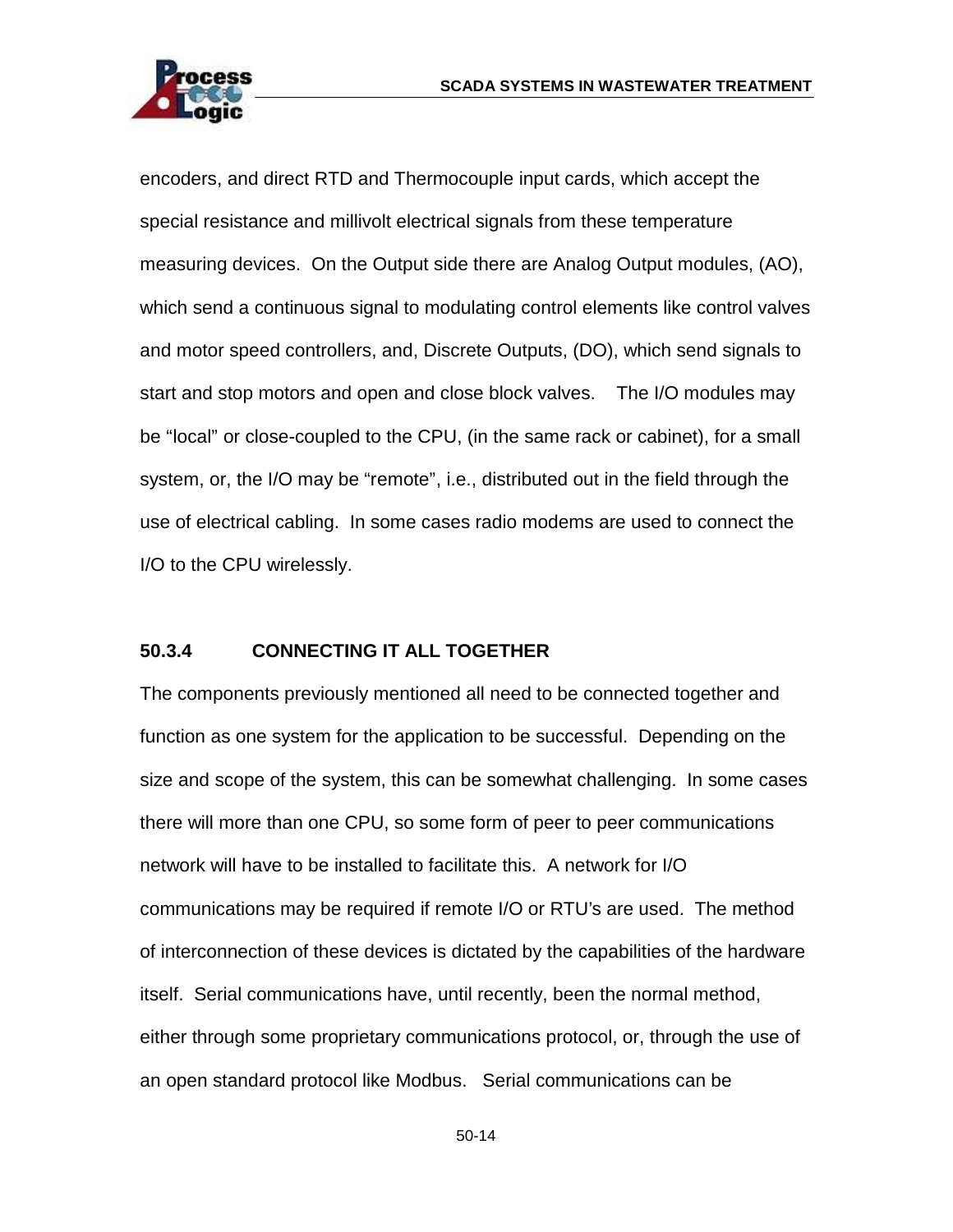

complicated, owing to the existence of different transmission standards, (RS-232, RS-422, RS-485), and variations on the implementation of these standards. RS-232 handles point-to-point communications over distances of ~50 feet, RS-422 extends the practical distance to ~1.2 kilometers, and RS-485 allows for daisychaining multiple devices together. More recently, the use of ethernet connections between processors and I/O modules has become popular because of it's simplicity, economical implementation, and ability to easily interconnect many different types of devices.

#### **50.4 ELEMENTS OF DESIGN OF A SCADA SYSTEM:**

SCADA systems can be acquired in one of three ways. The first way is for a SCADA System manufacturer to be hired to design, build, install, program, and commission a system built from their own components. This is the typical path followed for first time installations of SCADA. It typically affords the lowest risk and associated costs to the customer because the SCADA manufacturer assumes complete and sole responsibility for the success of the system. There are fewer unknowns in this undertaking; the SCADA provider is working with components that he is completely familiar with. The only task he has to deal with is to learn the intricacies of the customer's process.

The second way that a SCADA system can be acquired is to hire a Systems Integration firm to create a system from components that the customer already owns or prefers to be used. This option is often pursued for follow-up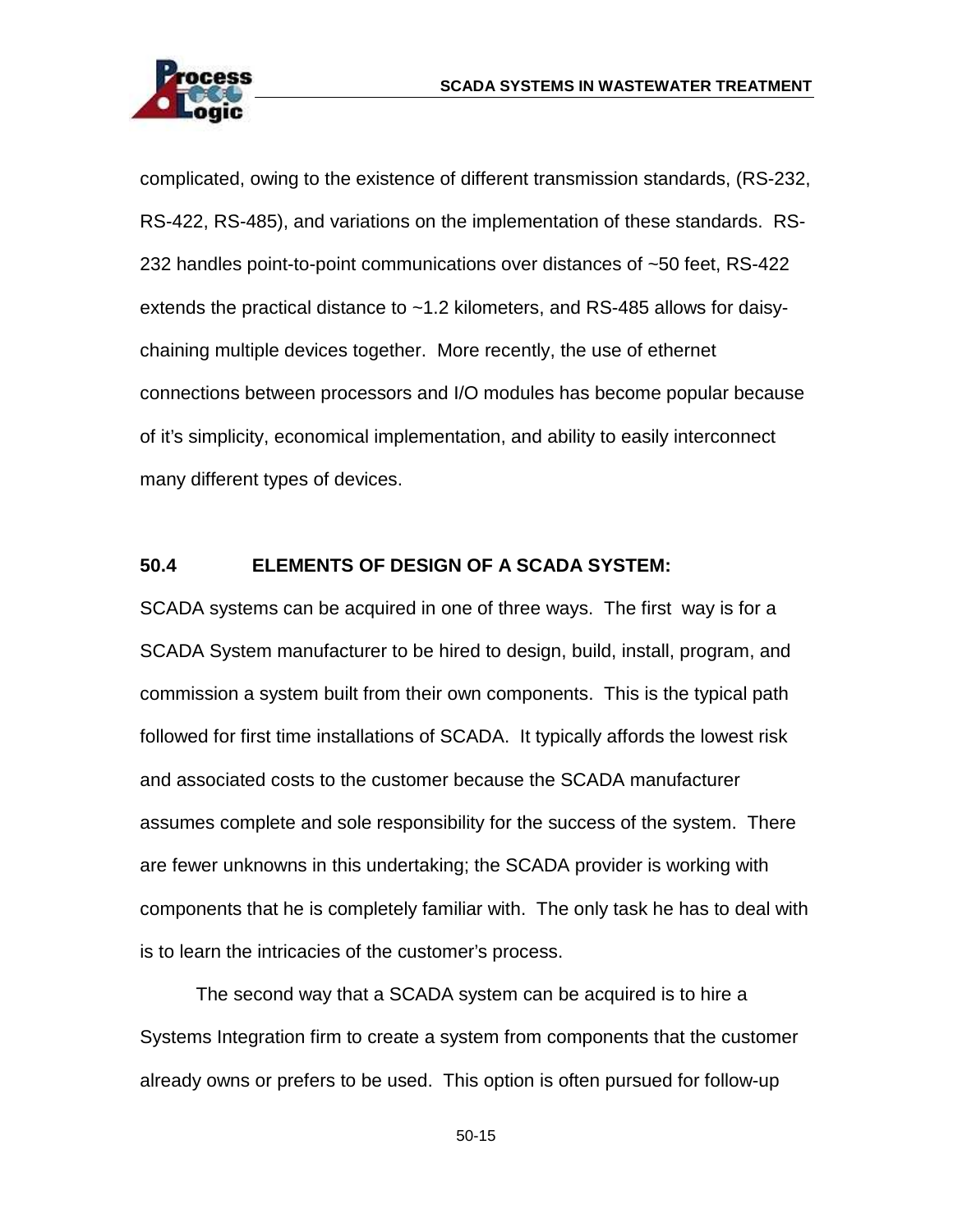

projects when the customer already has an installed base of some brand of control hardware, perhaps some existing PLCs from vendor control packages, or perhaps a small existing SCADA system that he wants upgraded, extended, or linked in to the new system. The customer wishes to minimize the amount of spare parts he has to carry or minimize the training costs necessary to teach his personnel how to operate and maintain the system. This method can sometimes involve a bit more risk and cost, because now, besides having to learn the customer's process, the integrator must also learn about the system or hardware components already in place, and he has to figure out how to make it all work together. The integrator may be forced to work with hardware and software that he is not totally familiar with. The good news is that most integrators can quickly adapt and apply the knowledge they have acquired from previous projects. As long as proper care is taken to define the roles and responsibilities of the integrator, provide sufficient technical information regarding the existing hardware, a good systems integrator can climb the learning curve quickly.

The third way to acquire a SCADA system is for the customer to put the system together himself. The customer has the absolute best understanding of the process being outfitted, but probably the least level of understanding of the workings of a SCADA system. Moreover, most companies I am familiar with are running quite lean these days with regards to internal resources that could be dedicated to the task of designing a SCADA system. For this reason I feel that this the least desirable method for installing a system. What method is best? My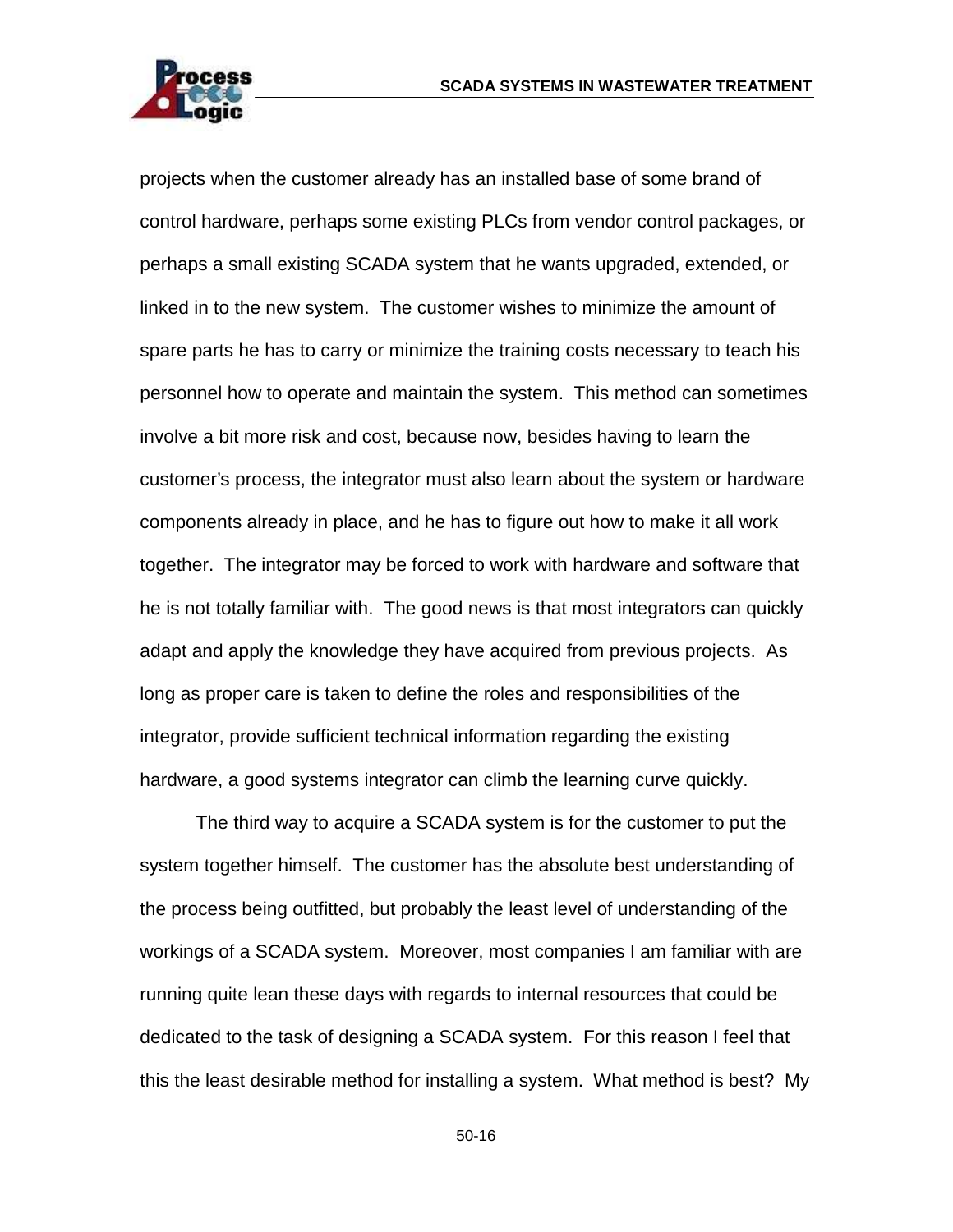

vote goes to either of the first two options, providing that a strong engineering representative from the customer's organization be assigned to work closely with the SCADA manufacturer or Systems Integrator to provide essential details. If the customer has absolutely no installed base of control equipment, then they will probably have their best, lowest cost experience with a system acquired from a single-source SCADA manufacturer. Regardless of the method of acquiring a SCADA system, one fact remains unequivocal: the success of the project in terms of cost, scope and functionality is always determined by two factors:

1) How well-defined are the roles and responsibilities of the parties involved, and,

2) How clearly understood are the system requirements.

It is a shared responsibility between the customer or owner of the completed system, and the system provider, to ensure that these factors are addressed.

## **50.4.1 DOCUMENTING THE SYSTEM REQUIREMENTS – CREATING A FUNCTIONAL SPECIFICATION:**

This undertaking is probably the single most significant contributor to the success of a SCADA project. It may seem obvious but I'll say it anyway: writing the Functional Specification must occur BEFORE design work on a SCADA system begins. The biggest cost and schedule killer on a project is having to rework part or all of a design. This is because every phase of a project is built on the foundation of data and work performed in a preceding phase. If some equipment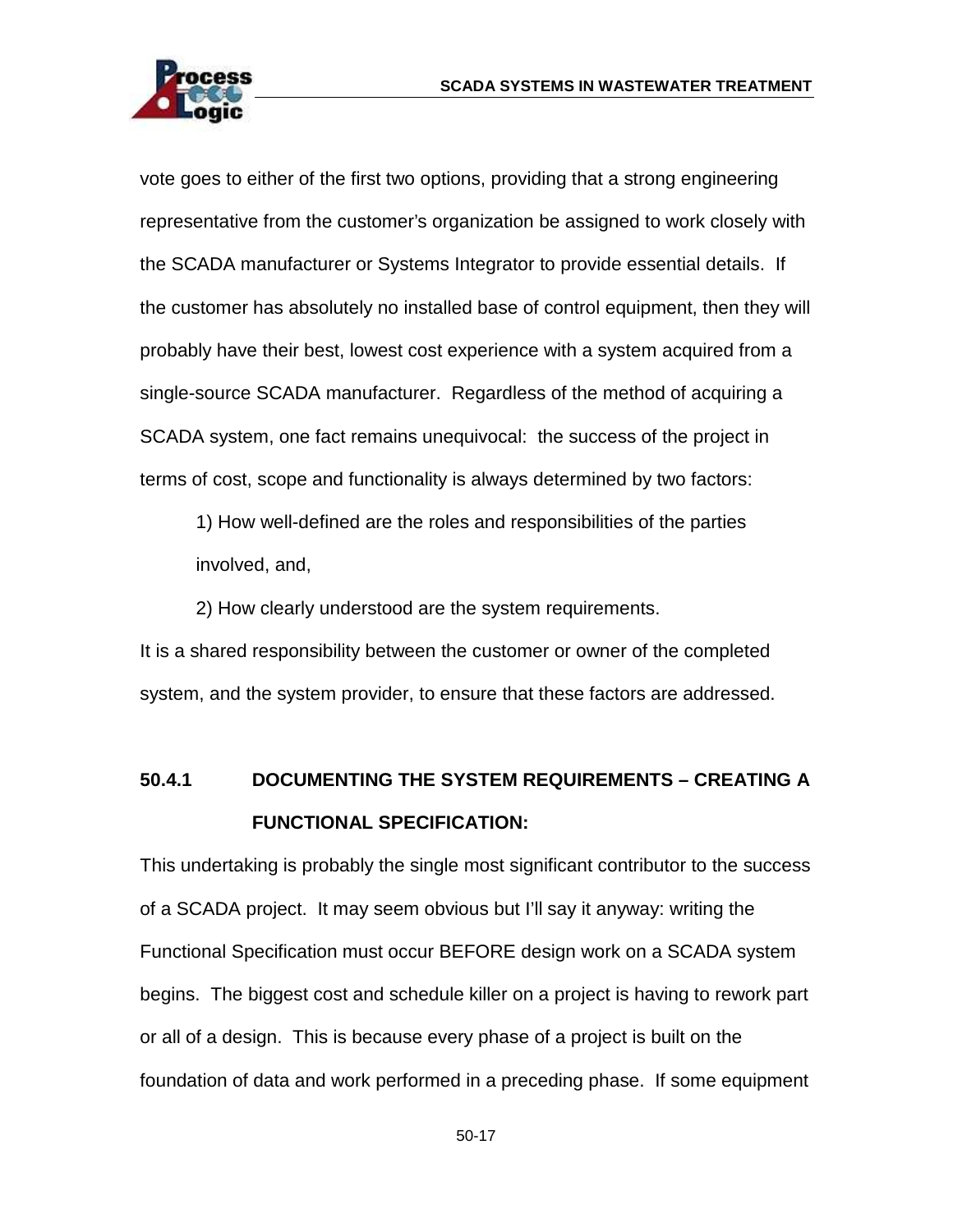

function or I/O point or signal format is missed or omitted, the work of adding or correcting it later in the project can have a seriously negative impact. Another reason underscoring the importance of a functional spec is that through the design and implementation phase of a project, many decisions and compromises are made to keep the project within budget and on schedule. Only by having a firm grasp on the system functional requirements can decisions about what to cut from the project be made objectively. The best known medium for building an understanding of the system requirements comes in the form of a Functional Specification. The document carefully lays out, in a structured fashion, how the process operates and how the SCADA system will interact with that process.

To my knowledge there is no established standard for a Functional Spec. My belief is that any definition of the functionality of a system should be done with a "top-down" approach, i.e., work on the over-arching functions, tasks and communications first and then work down to more specific tasks and functions. Regardless of the format, the functional spec should contain the following elements:

**Describe the process:** - include material inputs, outputs, processing steps, cycle times, periods of operation, a complete detailing of normal operating conditions as well as any abnormal conditions that could exist during routine operations. Include in this section what control strategies and algorithms must be in place for the various pieces of equipment. If closed loop control is planned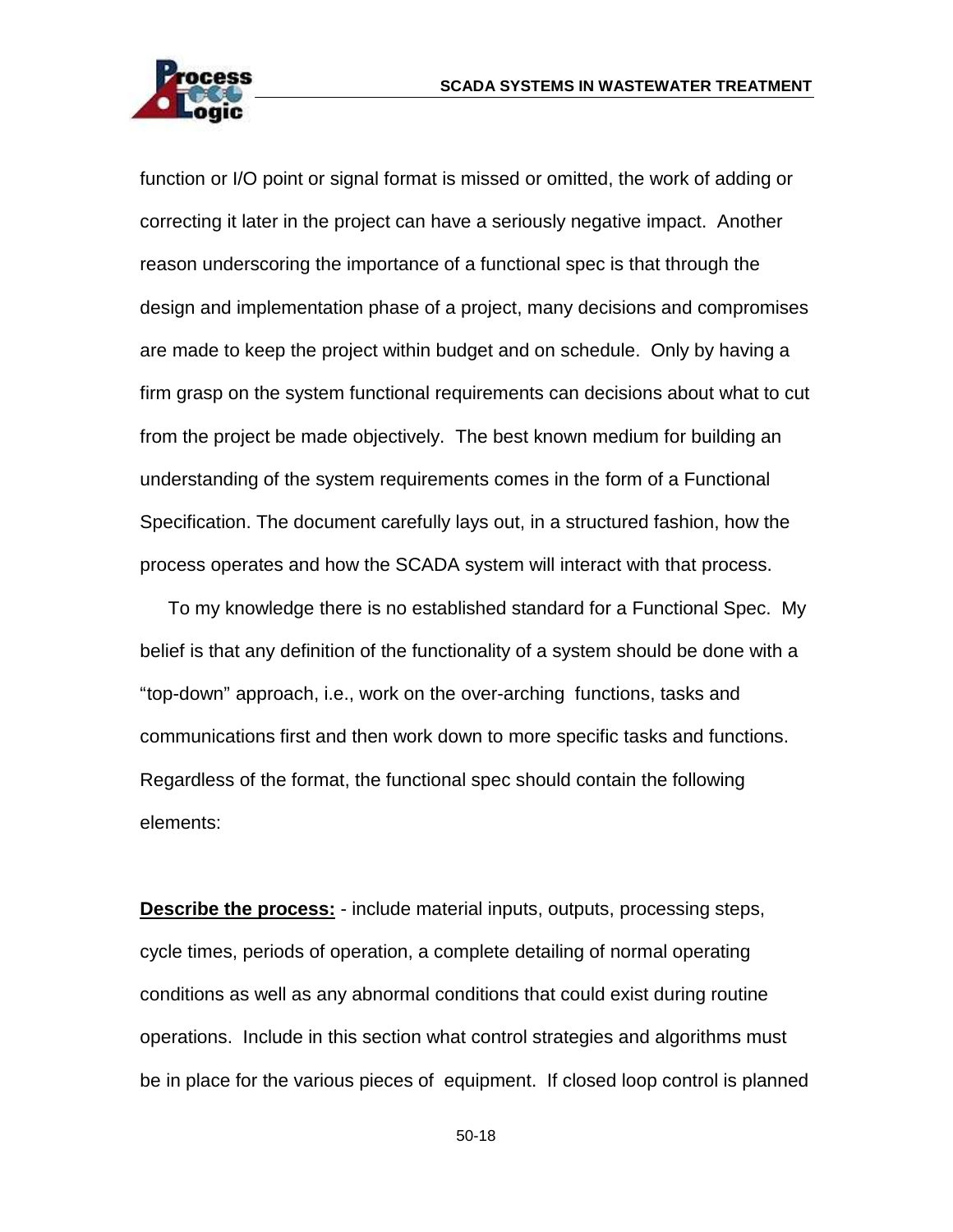

for any levels, temperatures, pressures, or flows it should be stated explicitly. The need for more sophisticated control loops like cascade or feed-forward or the need to interface to variable frequency drives should be identified up front. Special needs for placing these loops into or out of automatic or manual control should also be documented.

**Describe the physical layout of the process:** include any documentation, drawings, sketches, etc, that provides a feel for where the processes and related equipment are located relative to each other and to the intended Operator Monitoring/Control Stations.

Include any known or suspected restrictive conditions that may exist within the parameters of the project. Shortage of adequate electrical power, or extreme heat or humidity conditions, or the involvement of classified hazardous areas should all be brought up at the beginning of the project rather than sometime after things have gotten underway.

**Assess the SCADA system's "mission criticality":** what might be the consequences if a failure in the SCADA system results in the process going out of control? Minor inconvenience or out-and-out catastrophe? What if data or communications are lost? Is it simply an operational or procedural nuisance or will public safety be compromised? Some form of structured failure analysis, such as FMEA, (Failure Mode Effects Analysis), is beneficial at this point. This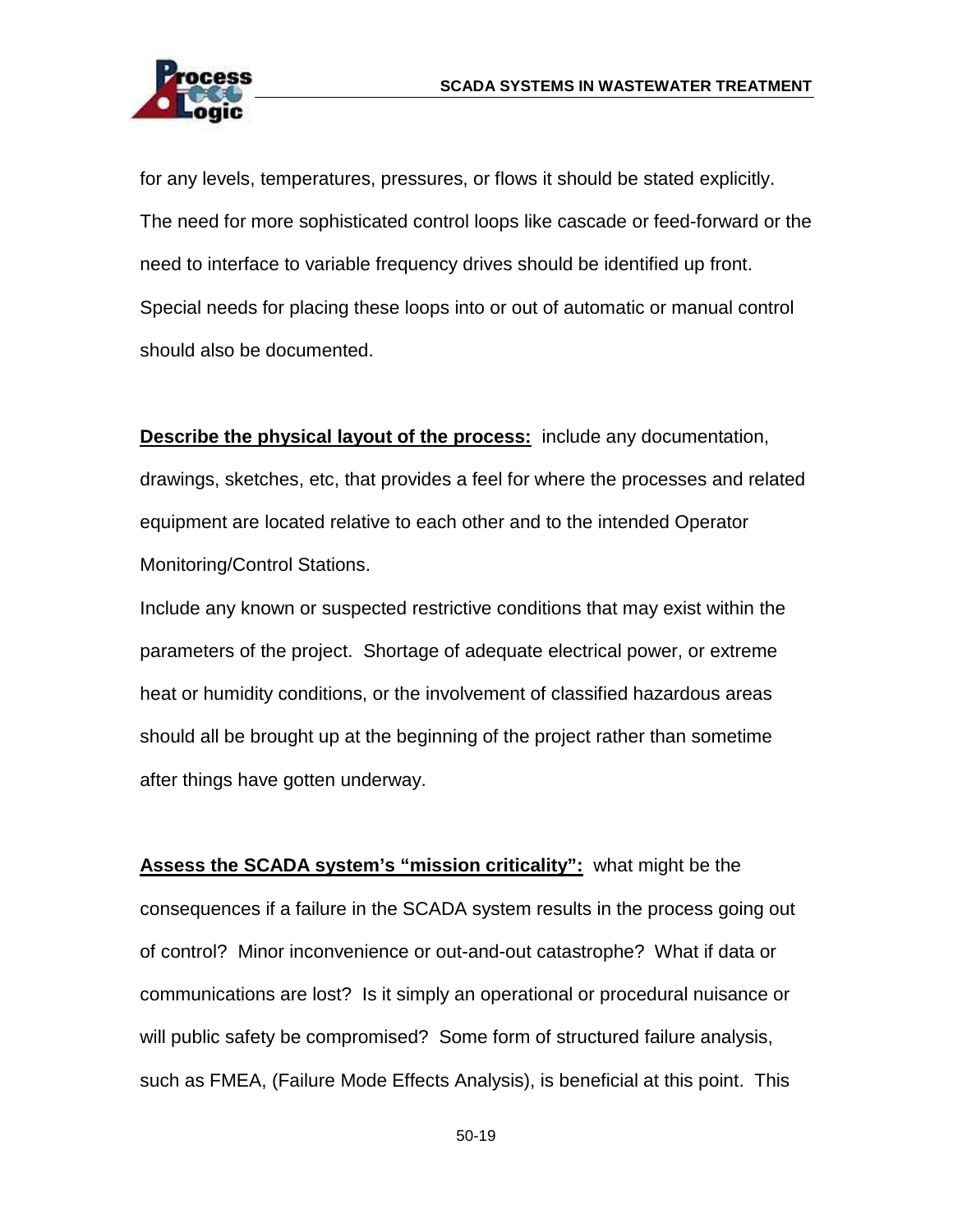

technique addresses the likelihood of failures occurring, the likelihood of detecting these failures, and the level of severity of the consequences of the failure. It results in a ranking of the different failures that can occur. This type of assessment will drive decisions regarding the hardware platform that will be selected and the need for redundancy in processors, networks, and data storage devices. Extremely critical processes, ones that, if not operating correctly, can cause injury or significant damage to equipment or property should be identified as such as this will drive decisions in selecting hardware that can make a real difference in cost. Providing redundancy in CPUs or I/O or comm links can all be accomplished but at a considerable cost.

**Describe how information will flow through the system**: - Begin at the beginning with Operator Inputs and Record-Keeping, records that operators currently keep on paper forms that they create or are supplied with, entries made in log books, etc.; Information that is available through existing process instrumentation, circular or strip chart recordings that are made; Information that will be available through linkages with other information systems, databases, existing SCADA systems, etc.; information that will flow into the system through the SCADA I/O, temperatures, pressures, flows, etc.; and finish up with what the destination of the SCADA information is intended to be. Simply displayed on local operator workstations? Distributed to remote locations over a county-wide area network? Pushed up to a database on an administrative mainframe?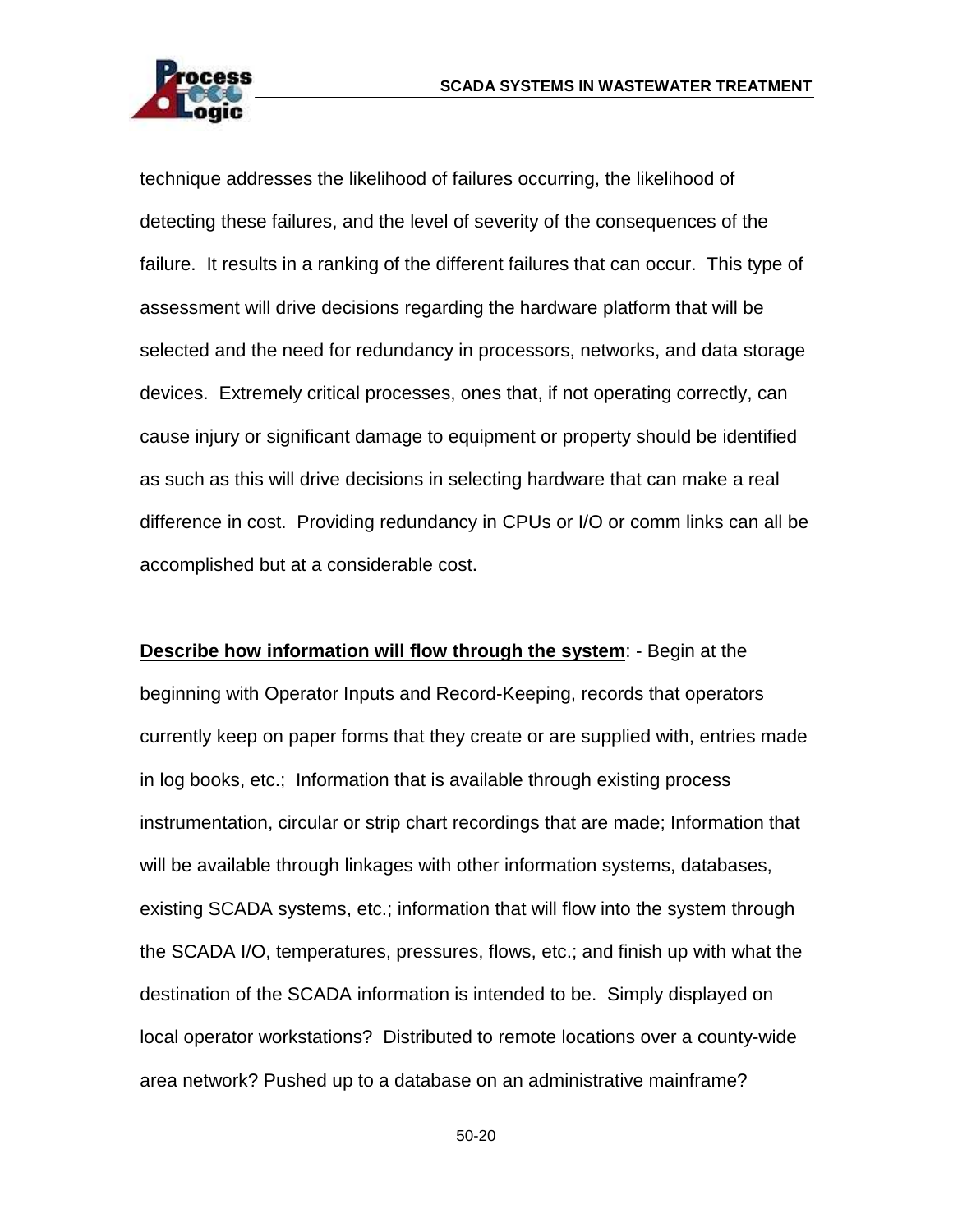

Formatted into active server pages to be accessed over an intranet or internet? Included in this section should be a listing of the I/O points that will be configured in the system, the range of engineering units for these points, a desired frequency of update for each point.

**Define a Security Strategy:** - Typically, at least 2 user levels are implemented in a SCADA system. The first level is for average users and generally permits access to all operational screens and permits modification of process setpoints as necessary for smooth operation of the plant. The second level is usually given a higher level of access, access to configuration screens and permission to modify alarm points and data collection frequencies.

**Document an Alarm Strategy:** First, define the points in the system that will need to be alarmed. Next, determine if you wish to have different levels of severity for the different alarms that will exist in the system. Sustained deviations between a setpoint and a process variable for a non-critical process parameter will generally result in a simple deviation alarm and simple operator notification is the appropriate response. The same type of deviation on a more critical process value might coupled with process interlocks or operator corrective action guidelines therefore this level of alarming should be treated differently within the system. Alarms that will be coupled to emergency shutdowns of process equipment should receive yet a higher priority within the system. Also have a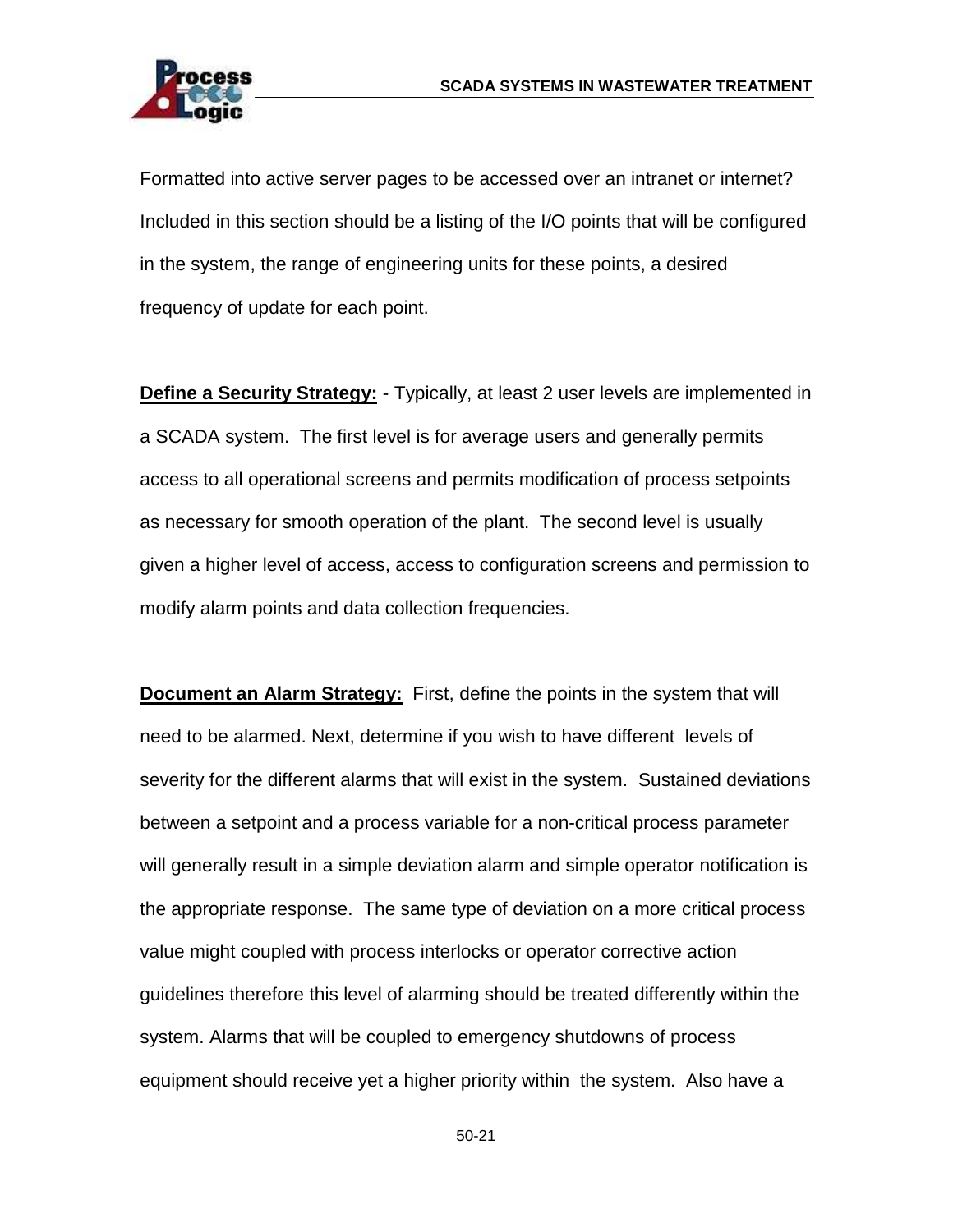

strategy in mind for how alarms will be logged, acknowledged and cleared out of the system. This will probably be different for the different types of alarms. It is commonplace for a log file to be built, (and perhaps printed out in hard copy), that documents every action and event that occurs within the SCADA system including alarms. Alarms that are operator notifications can often be selfclearing, i.e. when the deviation goes away, so does the alarm. Higher priority alarms ought to be latched in so that an operator acknowledgement will quiet the klaxon but as long as the alarm condition exists, the alarm cannot be fully cleared. Be sure that the final list of alarms and the alarming strategy is reviewed and approved by the process engineers in charge of the process, and the operations people who are responsible for keeping the process in control, and the maintenance people that will have to respond to the alarm conditions. The motives and goals of these different groups are quite different, so there will be much negotiation before the final list and strategy is approved. Process engineers generally want more alarming than is practical resulting in the occurrence of many nuisance alarms. These are bothersome to the operators and quite often are jumpered out or overridden shortly after they are implemented. It is far better to install a reduced set of alarms that are meaningful and useful to the operators. Maintenance people generally prefer alarms that can act as predictors of equipment malfunction rather than process deviations so they will have some alarms in mind that might be overlooked by the first two groups.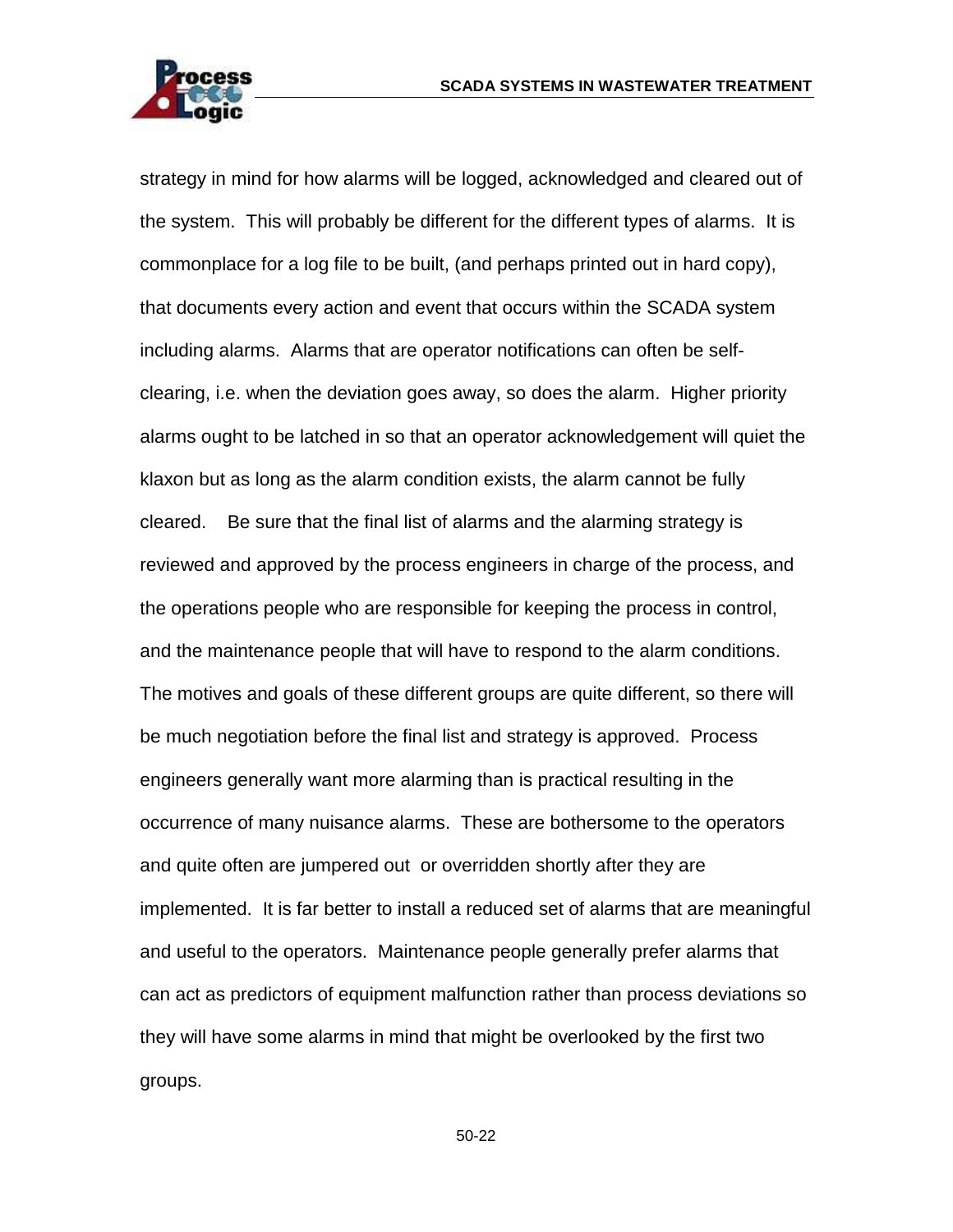

**Define System Testing and Acceptance Criteria:** - The final thing that should be said about functional specifications is to mention their role in the testing and validation of a SCADA system after commissioning. It is essential to keep the notion of testing in mind at the time that the functional specs are generated. For every function that is described in the spec, a test or verification method should at least be conceived and documented. This document will come in handy later on when it becomes the basis for your System Acceptance Testing Plan. If you can't conceive of a test or verification step for the function you are describing, then perhaps you really do not need that function or you don't understand it well enough to describe completely.

#### **50.4.2 HARDWARE SPECIFICATIONS:**

Hardware specifications provide an opportunity to dictate specific requirements that have to be complied with in the execution of the project. National and local electrical codes must naturally be adhered to, but there are also a number of standards organizations like the ISA, (Instrument Society of America), UL, (Underwriter's Laboratory), and FM, (Factory Mutual) that have standards in place for designing instrument installations, panel layout and fabrication, and the use of certain types of equipment in hazardous areas. There may also be plant standards on the NEMA ratings of enclosures, wire colors of conductors, and preferred materials and manufacturers to be used. All this information should be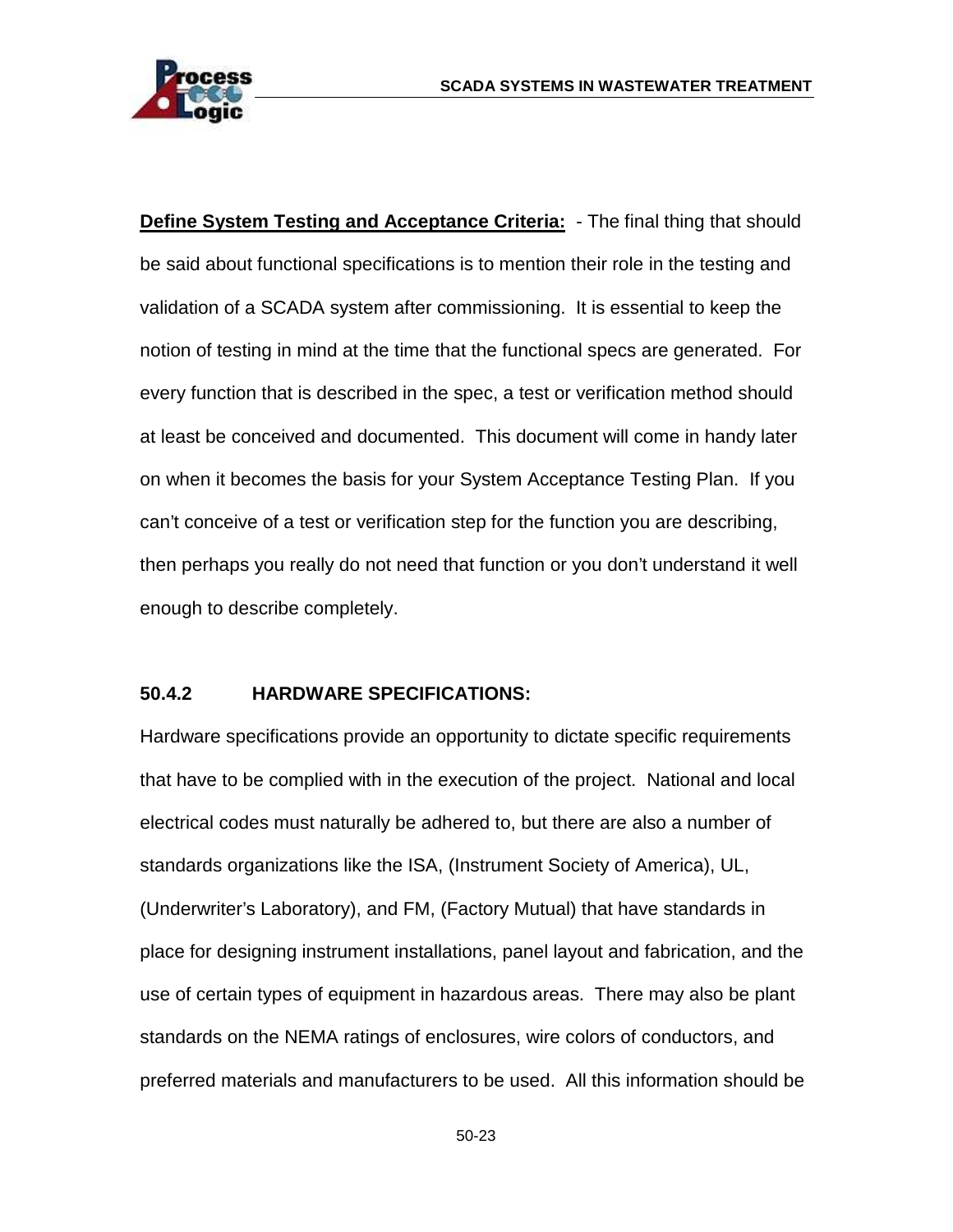

gathered up into a hardware specification that will tell the SCADA provider or installers which choices to make. The more details that are provided, the more accurately costs can be estimated for the total project. Some items that should be included:

**Hardware materials of construction** – specify if any exotic metals or engineering plastics will be required for wetted parts in a particularly corrosive or aggressive process. Specify if panels are to be painted steel, stainless steel, or fiberglass. Stipulate what the painted finish should be for painted panels.

#### **Number of spare I/O, or spare terminal strips to be included in panels** -

Invariably there are some points that are overlooked in the initial I/O list, or there may be some future expansion planned in a certain area of the plant. The spec should indicate how many spares are to be included at each marshalling point.

**Documentation requirements** – The customer may desire that the SCADA system be documented in a certain format, or, certain specific elements must be included, like spare parts listings, bound copies of instrument specs, print-outs of the software code, or flow diagrams of the software logic. Drawing packages will most certainly be generated during the project detailing the Electrical and Instrumentation installation. How many copies are to be provided? Does the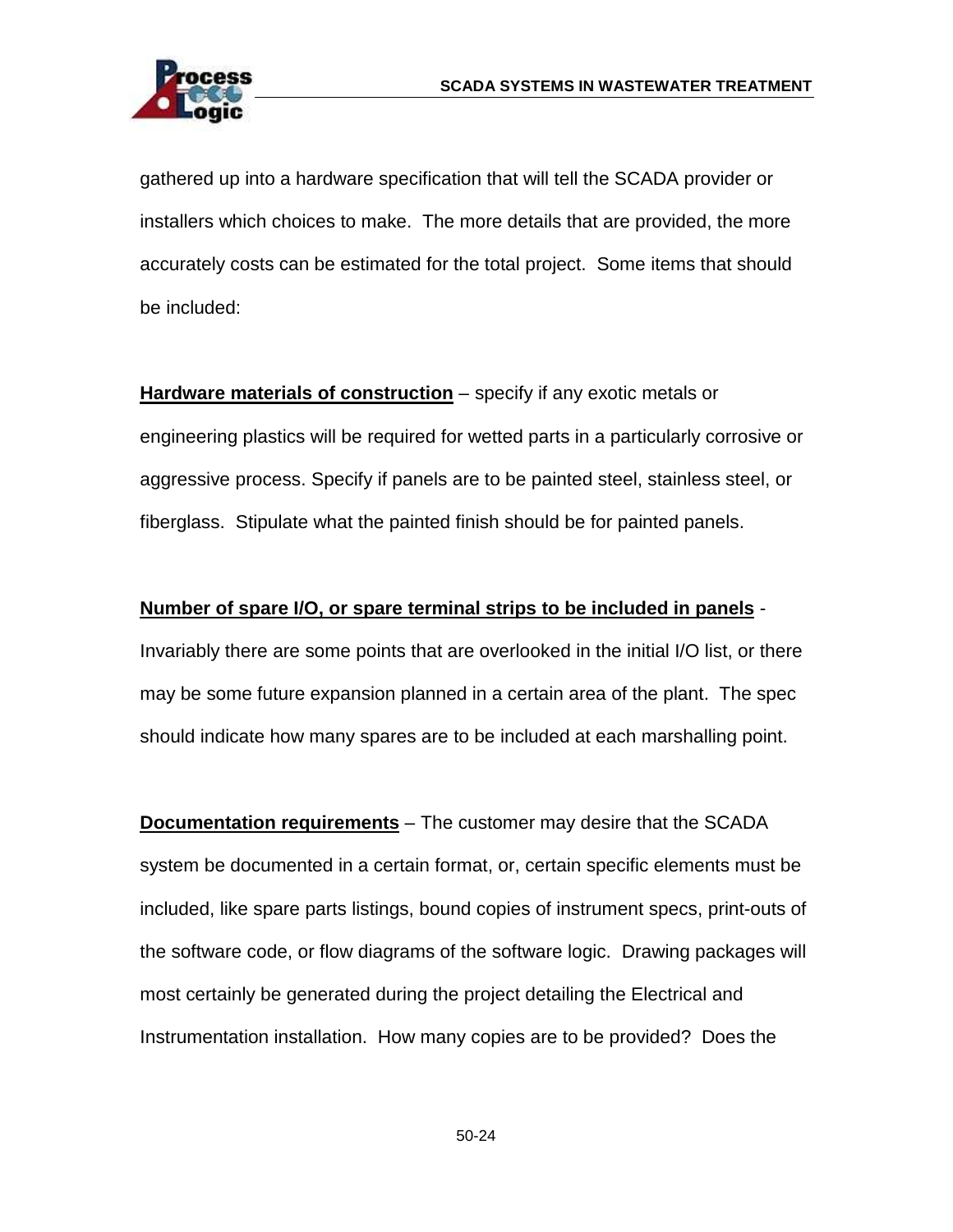

customer want the electronic CAD files? Does the customer want a specific CAD package used like AutoCAD or Microstation?

**Interfacing with existing equipment** – In some cases, it may be that the customer has an installed base of control equipment that he does not wish to deviate from. He may wish to specify down to the PLC level or even to the sensor level. Additionally, it should be indicated when special equipment will have to be connected to or interfaced with. Some pieces of existing equipment, (centrifuges, pump controls, or dosing systems), may already have an on-board PLC that must be tied in to the new system.

**Specification Formats** – One common format for issuing specifications is the CSI specification, (available from the Construction Specifications Institute), which provides a framework for project specifications. Most contractors are very familiar with this format, but it is quite dense and doesn't make for easy reading, (or writing for that matter). It can or should be supplemented with less structured text describing in plain English what the customer wants, needs or expects.

#### **50.4.5 EFFECTIVE OPERATOR INTERFACES:**

I categorize this subject as "visual ergonomics". The challenge is to convey information to the operators in the most understandable way possible. It is very easy to simply pack a display chock-full of data points and complicated graphic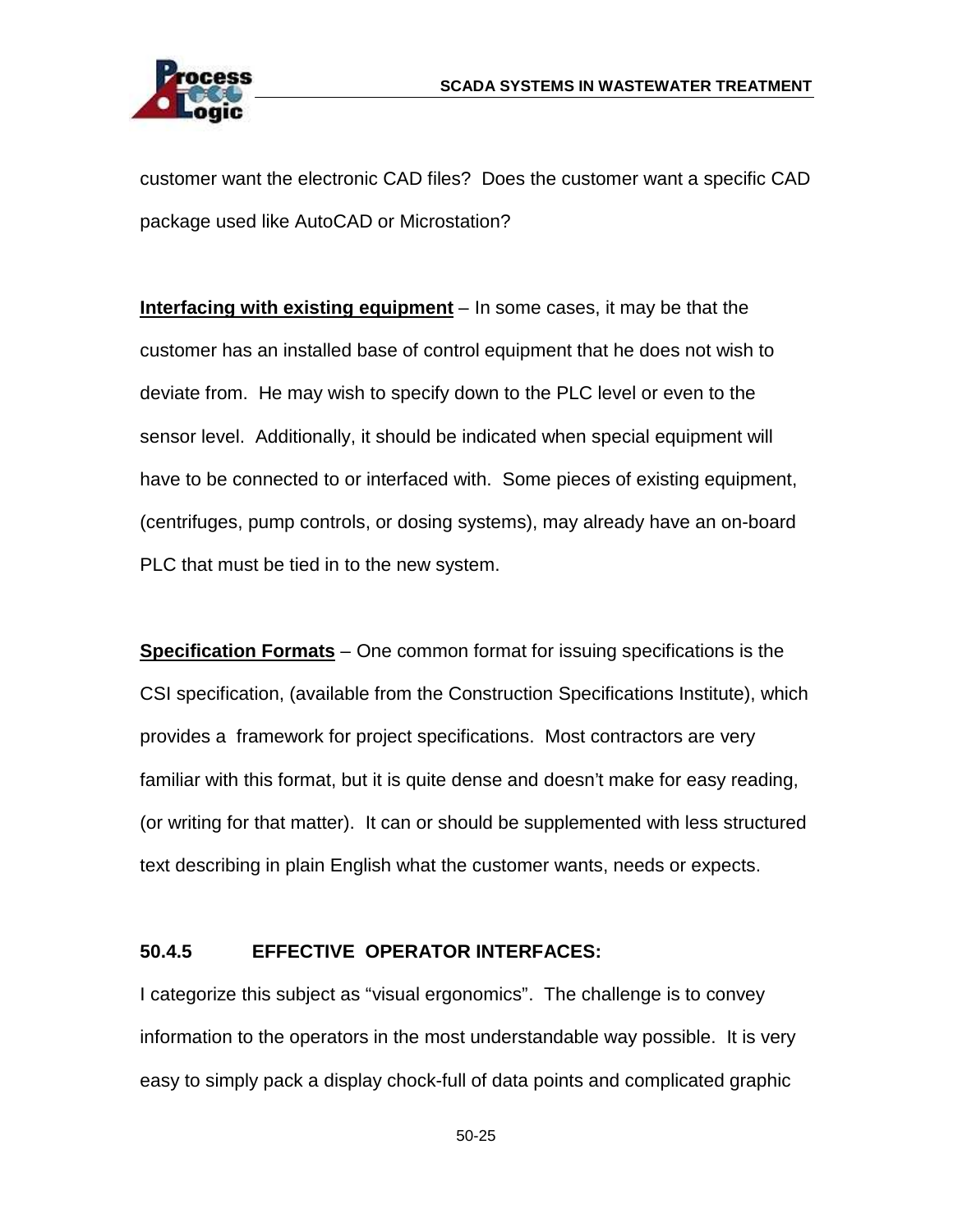

displays, but this can hamper the ability of an operator to recognize and react to potential problems. With a little forethought, the operator interface can be an intuitive, easy to navigate tool that can enhance operator's understanding of the process and speed their response to problems. This topic becomes more relevant when the processes being monitored involve a lot of unit operations or have a large number of data points being monitored.

**SCREEN NAVIGATION** – This pertains to the way an operator would switch from one screen to another. Typical methods used involve the placement of screen icons or buttons that have the name of the screen that will be brought up written right on it. Quite often a function key, (F1 through F12), is defined to create a keyboard shortcut to the screens. Another way that is a little more sophisticated is to define "hot" areas or screen targets on the display that run a script when clicked on with a pointing device like a mouse, to bring up a new screen that contains more detailed information relevant to that zone. Even more sophisticated is to have a pop-up menu appear when a screen target is selected. This menu can have different screen change options appear such as the ability to choose whether the operator wished to view a trend of the variables relevant to that process region, or a maintenance display that shows machine status variables, or a simply a detailed graphic with process variables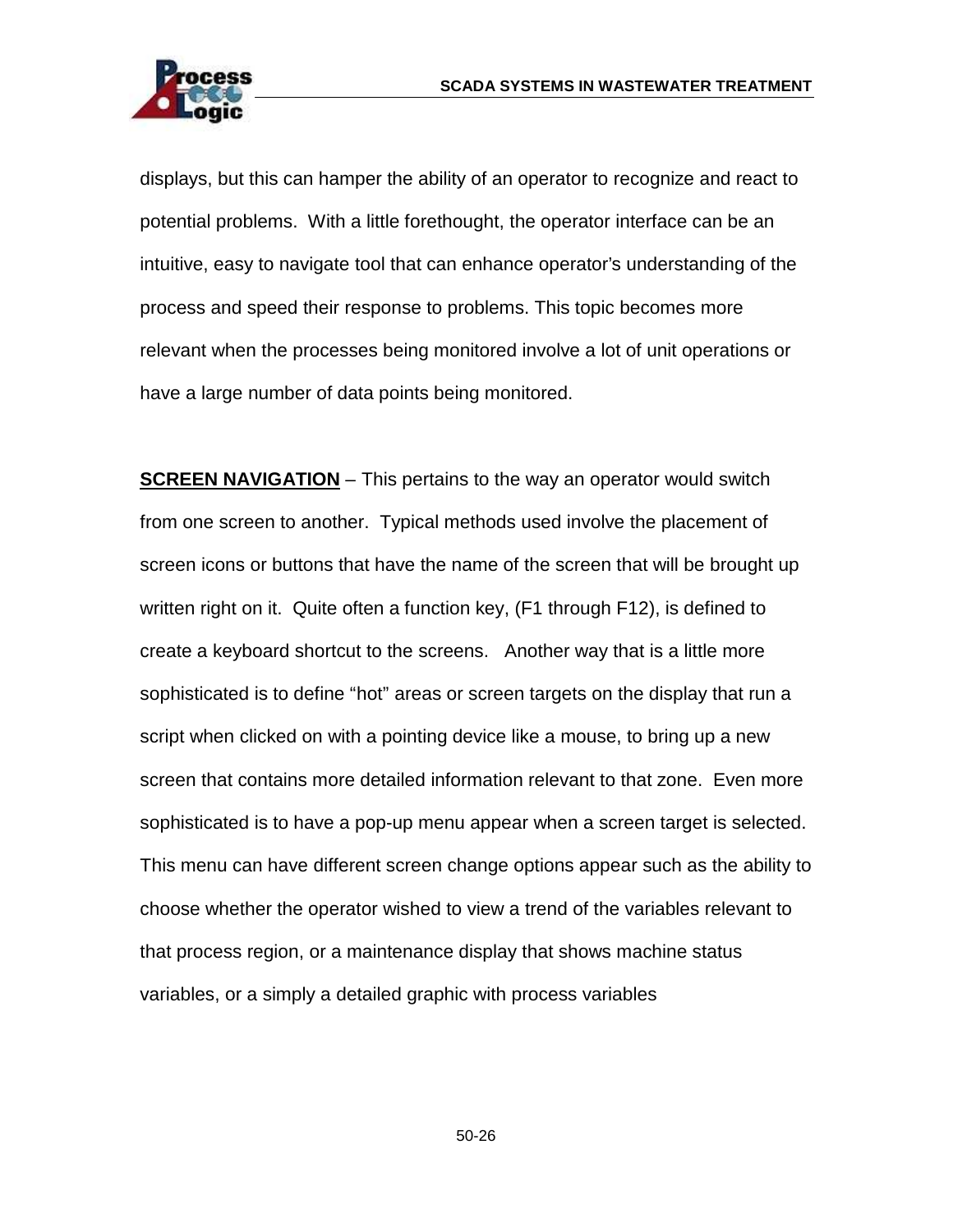

**SCREEN HIERARCHIES** – Defining a screen hierarchy is analogous to looking at a patch of ground from an airplane then zooming in to inspect specific areas when desired. Typically an overview screen is displayed on bootup that shows a plan view of different areas of the plant. The operator then selects areas of the plant that he/she is interested in. The screen hierarchy should be laid out in a way that matches the layout of the process.

**ANIMATED GRAPHICS** – One of the best features of SCADA system operator displays is the opportunity they provide for having the display graphics change color or position in response to changes in the process variables they are displaying or tied to in the database. Rotating equipment can actually be shown to rotate, levels in tanks can actually change, and the active or passive states of equipment can be easily displayed.

**COLOR STANDARDS** - When using color graphics, it is EXTREMELY important to adhere to a standard for the usage of certain colors. If a valve appears in green on a display does that mean it is open or closed? If a motor is shown in red does that mean it is stopped or running? Once the standard is agreed upon, it must be complied with entirely or you are setting your operators up for confusion and failure.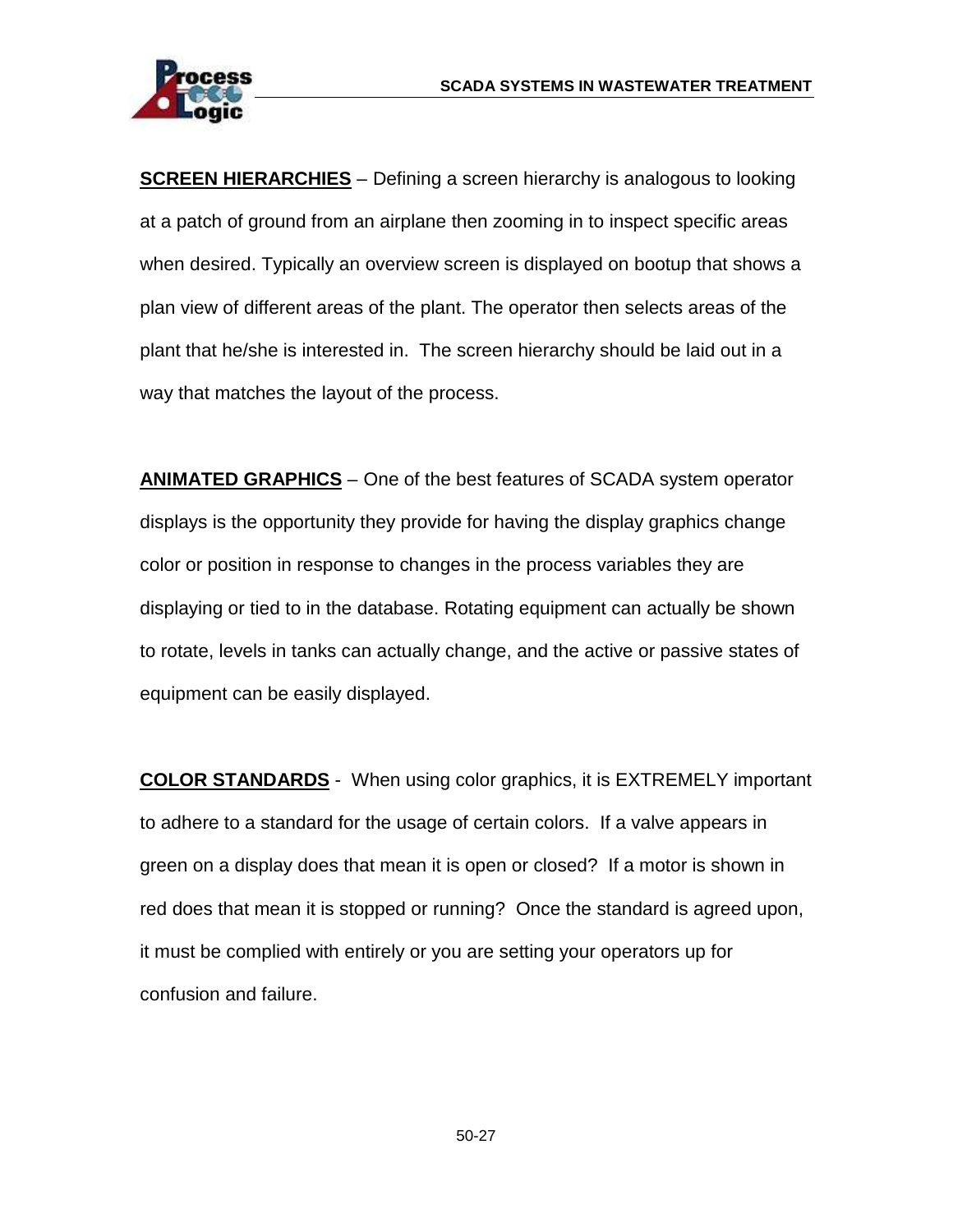



**SYMBOLIC REPRESENTATIONS** - It is a very good idea to have the process graphics resemble, at least in outline and relative size, the size and shape of the real process equipment being displayed. This allows the operators to form intuitive associations with the process displays because they can more easily equate the process displays with the concepts they have of the process in their heads. They become familiarized with the process displays much more quickly.

### **DENSITY OF SCREEN INFORMATION**

There is data to suggest that the more densely packed a display screen is, the longer it will take for an observer to find a specific piece of information or to recognize that a specific piece of data is moving out of a normal range and into a problem range. Guidelines exist for the informational density of a screen and the amount of data should be between 30% and 50%. If the density is higher than 50%, an operator's ability to process specific information is significantly impaired.

**TEXT DISPLAYS** – Of all the types of data that can be represented on a screen, text messages of more than just a word or two contain the most densely-packed informational content and therefore they are the most difficult information for the brain to process. Text messages should therefore be used sparingly and no more than one or two messages should be displayed at one time. The ideal use of text messages is for relating specific alarm conditions. These messages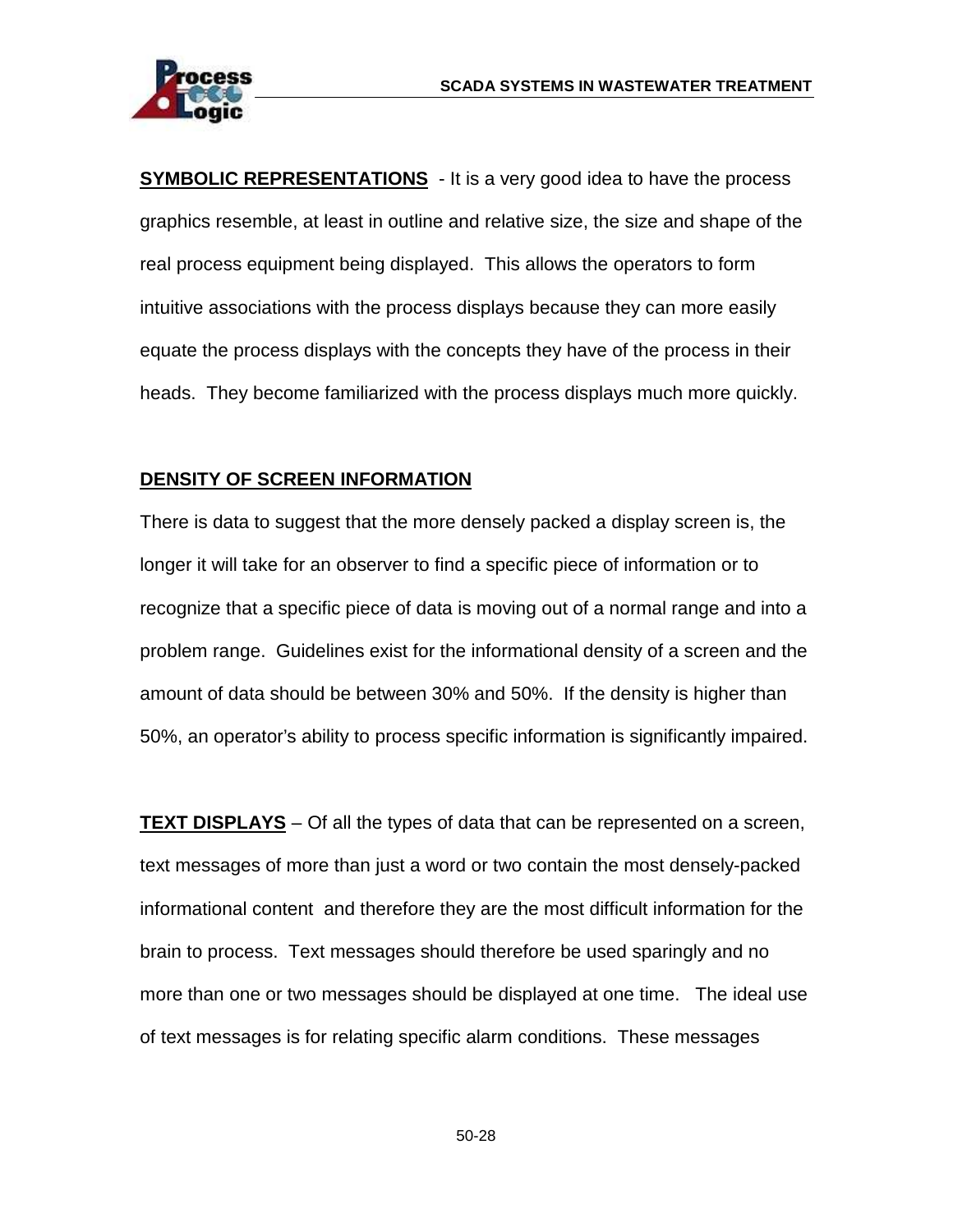

should appear at the bottom of the display and should flash at a frequency of 2 to 3 times per second to grab the operator's eye.

**NUMERICAL DATA** – Numerical data is very easily interpreted and understood, providing that the data appears in a context and order that matches the interpreter's understanding of what the context and order should be. In other words, the numbers that indicate what the temperature of a process stream is should not be displayed in a screen location where it might be construed as a flow or pressure reading. Having the engineering units displayed next to the value helps this situation but it also contributes to the overall density of the display. The most important information should be kept in the central part of the screen.

**DIGITAL versus ANALOG REPRESENTATIONS** – One of the problems encountered with numeric display of information is that, while it is more precise, it loses a considerable amount of comparative information regarding relative changes that are occurring. Good old fashioned dial indicators and bar displays are still great for showing relative changes of a variable. These displays also make it easier for the human eye to "visually average" a variable that may be fluctuating. As such, there is still a place for analog displays even in today's digital world. Modern HMI software has full capabilities for accepting a digital value and displaying it an analog format. One note, however, if you are planning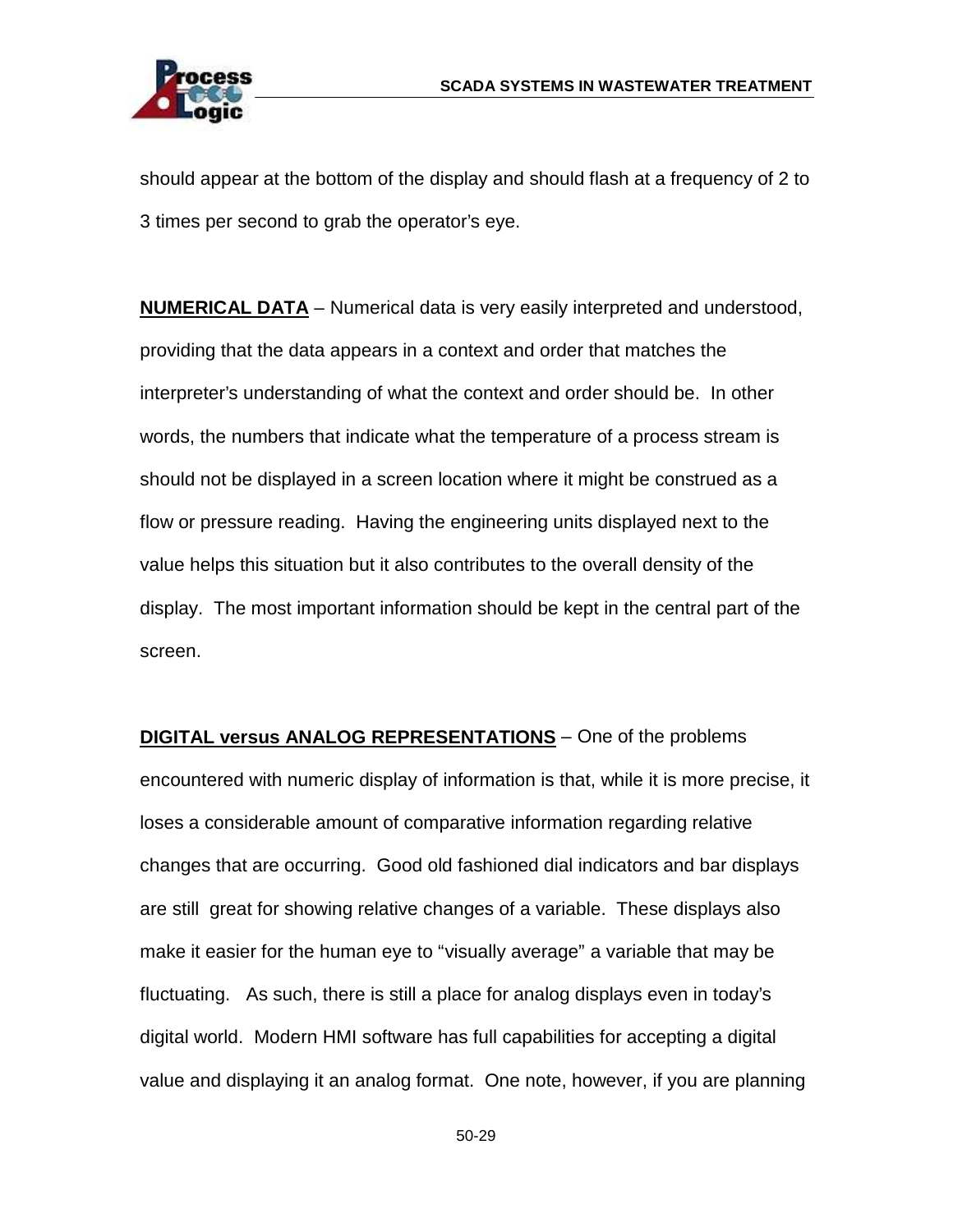

on using a grouping of analog displays, the most effective layout for these faceplates is one that would have all the analog indicators pointing in the same direction under normal conditions. In that way, when one or even several of the pointers are indicating non-standard conditions, those indicators will be skewed from the normal indicators and readily visible.

**TRENDING** - Trending, when done correctly, is probably the most descriptive interface available for understanding the behavior of a process variable. Listed below are some of the things that are often done incorrectly:

1) Having too many variables trended on the same chart - Try to use no more than 2 or 3 pen traces on a trend screen, clearly labeled and distinguished by different colors. Use multiple charts if you have a lot of points you want trended. Always try to group the points that you are showing on a trend chart so that they have some meaning to each other. For example, a controller's Setpoint, Measured Process Variable, and Output should all be shown on the same trend chart so that the performance of the controller can be assessed by looking at the one chart. Assign colors in a consistent fashion so that there is similarity from chart to chart for the same type of variable, i.e., if dark blue is selected as the color for a controller output on one trend display, then the dark blue color should also be used for other controller outputs shown on other trend displays.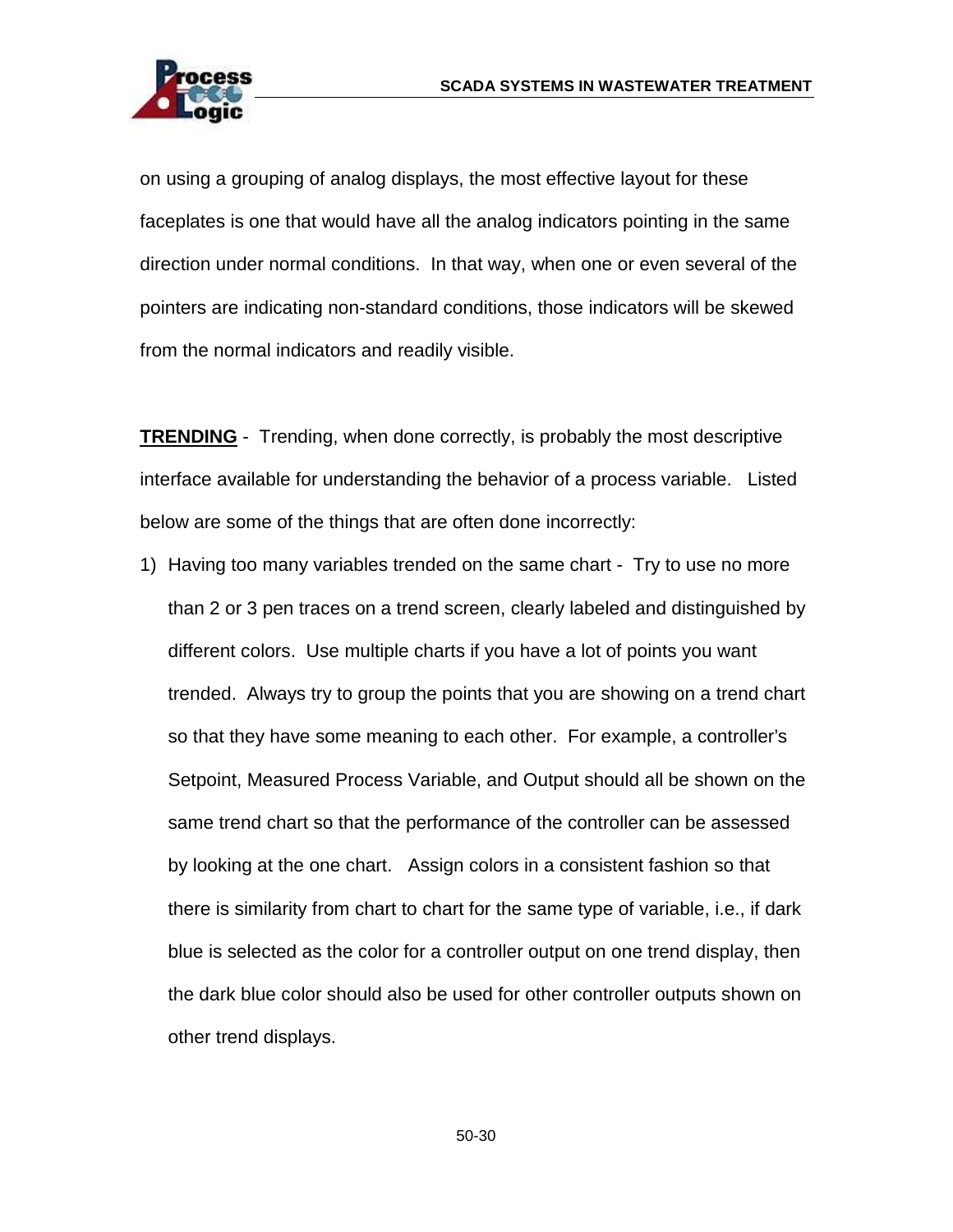

- 2) Configuring variables on the same trend chart that have widely dissimilar ranges – Information on a trend chart may often be derived from the fluctuations or inflections seen on the chart. If trend points with dissimilar ranges are used, it may result in one or more of the trends being compressed into a fraction of the available chart space, making the reading of useful information difficult at best.
- 3) Using incorrect value or time scaling Incorrect value scaling will result in the same problem as was described in #2. Another problem arises when using incorrect time scaling for the display. Determining the rate of change of a variable is one of the very useful attributes of a trend chart. If the time increment over which the variable is displayed is too long or too short it is entirely possible to obscure this type of information.

#### **50.5 TECHNICAL FRONTIERS:**

I said at the beginning of this chapter that SCADA systems for wastewater treatment benefit by remaining behind the technology development curve, but let's face it: there is a little bit of techno-junkie in all of us. So below I have listed some of the fast-moving fronts occurring with SCADA systems in manufacturing applications. So if you can hold off for just a little while, some of these technologies may very well cross over from being good-but-expensive ideas to mainstream, competitively priced applications. (Of course by then there will be a whole new slate of good-but-expensive ideas!)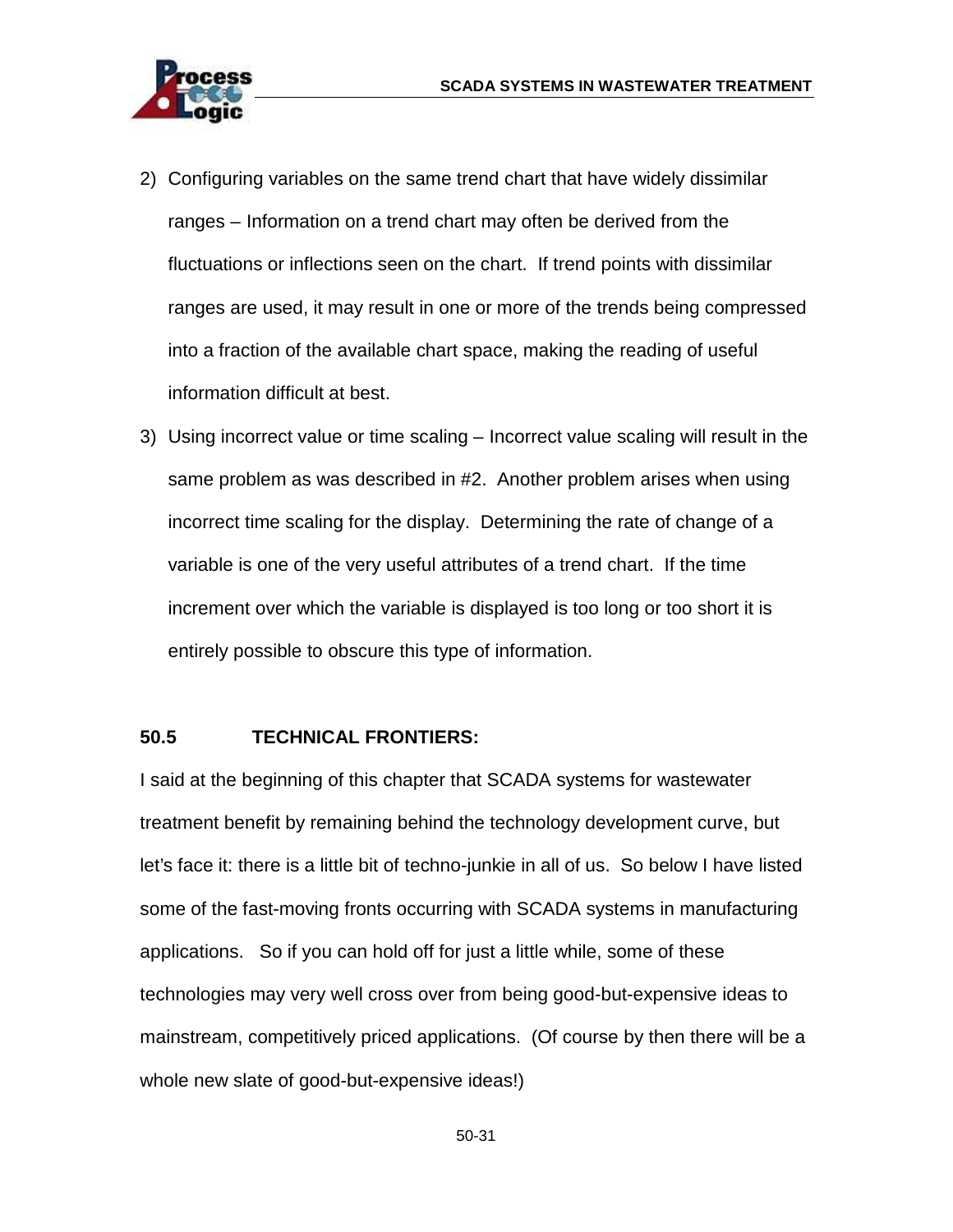

#### **50.5.1 WEB ENABLED APPLICATIONS**:

Internet technologies are rapidly finding their way into process control applications. One of the hottest developing technologies for SCADA systems right now is the ability to post live data onto an internal corporate intra-net through the use of a common web-browser. This requires that the SCADA system contain it's own web server and also that it be connected into the intranet. Few, if any, users seem anxious right now to go the next step and actually post their data on the Internet, mostly for security reasons. Security issues are being addressed, so before long it will be commonplace for an engineer or supervisor to be able to log onto the world wide web and view the current state of their plant's operation. The driver for this developing technology is the desire to put information at the fingertips of the people who must make informed decisions swiftly.

# **50.5.2 WINDOWS CE and HAND-HELD TERMINALS, WIRELESS TECHNOLOGIES**

Another rapidly moving front in manufacturing SCADA systems is the development of small, distributed devices capable of running data acquisition and display applications similar to the PC. These units fall into a category known as "information appliances". The current state of the technology is the existence of Windows CE Terminals. Windows CE is a scaled-down version of Microsoft's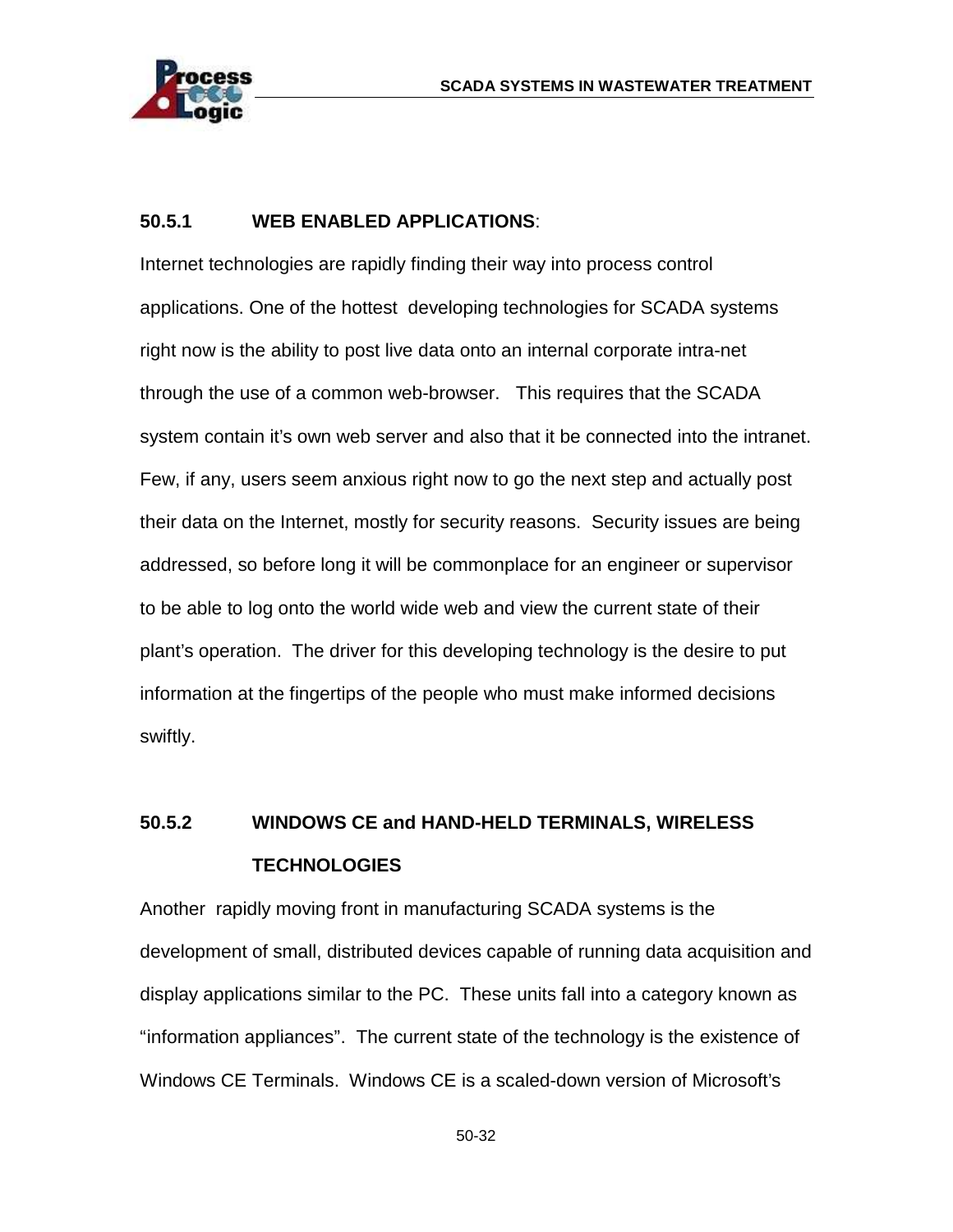

Windows operating system that can run on smaller "boxes", but still retain good display and graphics capabilities as well as extensive communications interconnectivity. It is only a matter of time until this technology couples with the tremendous advances in cellular wireless communications and results in Personal Digital Assistants, (PDA's) like 3COM's Palm Pilot VII or some of the new Internet Ready Cellular Phones that will be serving up process data to their owners. The immediate benefits of this technology are extreme portability and being able to access current information regardless of an individual's location.

# **50.5.3 INTEGRATION WITH OTHER INFORMATION TECHNOLOGIES: GIS and CAFM**

Geographic Information Systems, (GIS), and Computer Aided Facilities Management, (CAFM) are applications that provide a graphical user interface into a database of information for a geographic region or manufacturing facility. The interface is a series of maps or plan views of the region or facility. The user may select a section of the map or floor plan on which to "zoom in". Underlying data relevant to that selected area is then accessed from the database and displayed. Currently, these tools are used to display relatively fixed or static information such as the depth of the water table at a specific point, or the age of the well at that site, or the concentration of a marker chemical at that site. In the case of CAFM systems, the information in the database might pertain to the brand and part # of a piece of equipment at the zoom-in point, or the last date